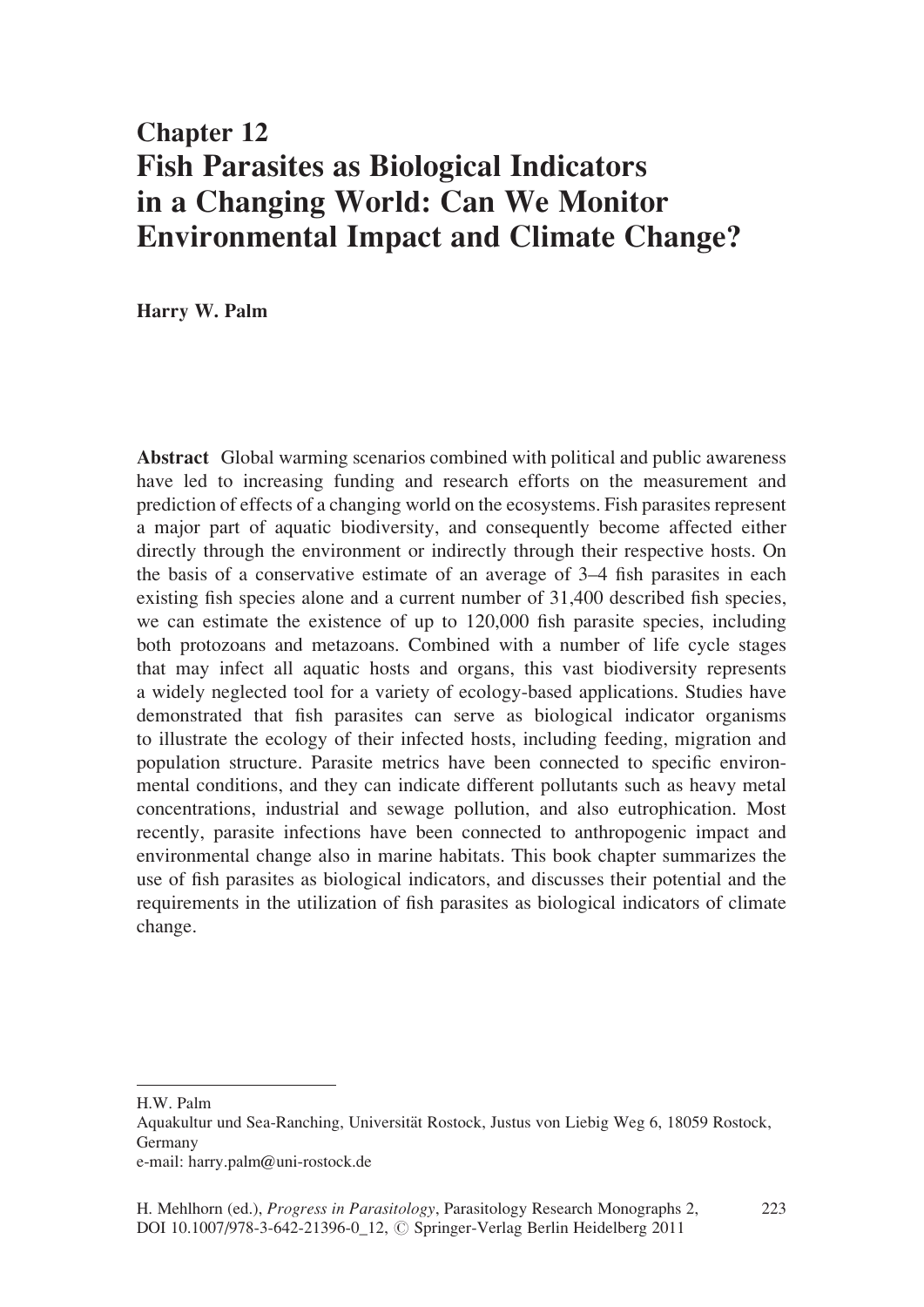#### 12.1 Introduction

Aquatic ecosystems along the costal zones belong to the most vulnerable systems on earth and face increasing anthropogenic stress in terms of pollution and environmental degradation. About 2.75 bn people are expected to live within 60 mi of the coastline in 2025, living from or indirectly using the coastal environments. This, however, is the region that harbours the highest aquatic biodiversity, especially in tropical coastal waters. It is obvious that extensive anthropogenic activities directly affect the species composition and diversity of the aquatic biota, possibly negatively influencing the long-term perspectives and sustainability of these ecosystems.

Fish parasite biodiversity and species composition in the aquatic realm depends on species richness of the final hosts and their ecosystem. The global fish fauna comprises more than 31,400 species (Froese and Pauly 2010), about half of them (14,970 species) live in marine waters. Because of the long-term stability of marine ecosystems, fish parasite diversity per host is higher than in freshwater. Rohde (2002) estimated 100,000 fish parasites in about 30,000 known fish species, resulting in an average of 3.3 parasite species in each fish studied. Margolis and Arthur (1979) and McDonald and Margolis (1995) recorded 925 different fish parasites on 292 marine and freshwater fish species from Canadian waters, including protozoans and metazoans (3.2 parasite species/fish species). Palm et al. (1999) reported 191 different metazoan parasite species from another northern habitat, the coastal waters of Germany. A total of 62 wild fish species from the North and Baltic Sea coast harboured an average of 3.1 metazoan parasite species per fish species. This contrasts the deep-sea, where the average number of parasites per fish species is 1.5, a value that did not increase in the last 8 years (Klimpel et al. 2001, 2009). On the basis of the existence of more than three metazoan fish parasites in each existing fish species alone, we can estimate the existence of up to 120,000 fish parasite species, including both protozoans and metazoans.

The aquatic environment can be studied either directly by a regular monitoring of water quality parameters or indirectly by using bioindicators (also see Palm and Rückert 2009), such as fish parasites (Galli et al. 2001). These organisms react on specific environmental conditions or change, leading to a wide range of applications (bioindication for water quality, MacKenzie et al. 1995; environmental stress, Landsberg et al. 1998; pollution, Khan and Thulin 1991; Yeomans et al. 1997). Vidal-Martínez et al. (2010) generally distinguished between accumulation or effect bioindicators, where organisms efficiently take up substances in the former or are used to detect environmental impact in the latter. This is done while recording a definite change in their physiology, chemical composition, behaviour, or number. Also other parasite metrics such as diversity indices or species richness can be a source of information (e.g. Rückert et al. 2009a), demonstrating a possible effect of specific environmental conditions on the fish parasite community. Among others, Lafferty (1997), Marcogliese and Cone (1997), Overstreet (1997), Williams and MacKenzie (2003), Marcogliese (2005) and most recently Vidal-Martínez et al. (2010) summarized the published literature on how to use fish parasites as bioindicators in the aquatic environment.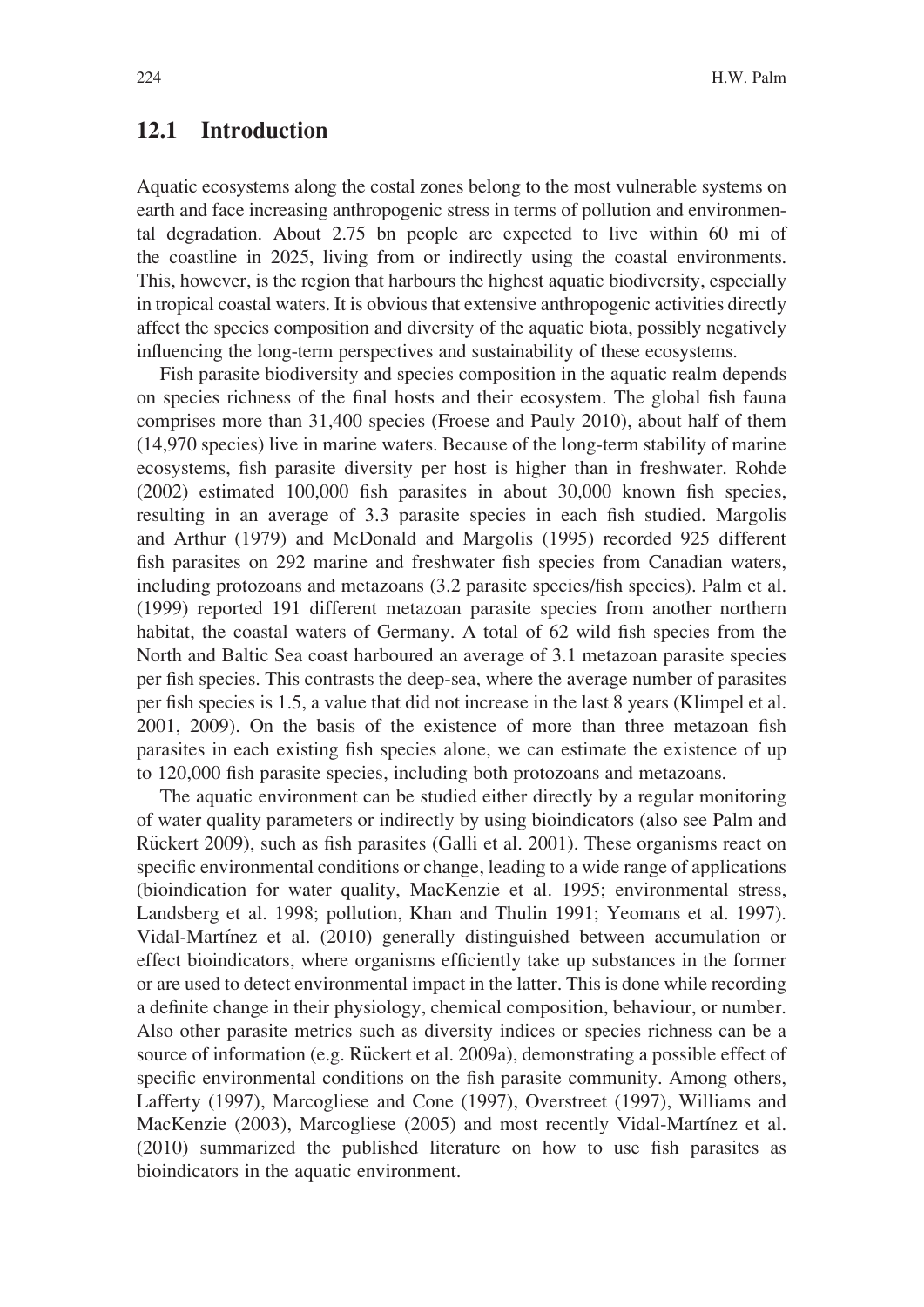In the context of long-term and climate change scenarios, rising sea-level and water temperatures may have direct effects on the fish parasite composition within a respective habitat. Only very few freshwater habitats, however, are under pristine conditions, and anthropogenic species introduction connected to fisheries combined with regular migration events of neozoons alter the regular fish and parasite fauna. Most marine environments have suffered heavy fishing pressure over the last century. Anthropogenic changes have greatly altered the fish species composition, especially of large predators at high trophic levels (Hutchings and Baum 2005; Baum and Worm 2009). This has measurable effects even on life history traits, substantially changing age and size at maturation (Sharpe and Hendry 2009). Consequently, fish parasite numbers that are related to their changing host numbers may also change with a shift in environmental conditions. A conclusive description of the circumstances under which parasites can be used as indicators of environmental impact, however, still remains difficult (Vidal-Martínez et al. 2010).

The present chapter describes a simplified method of routine fish parasitological investigations, presents an overview on the available literature, and provides different examples on how to use the resulting fish parasite metrics as biological, accumulation and effect indicators in different aquatic environments. Differences of the freshwater and sea water ecosystems are discussed. A perspective on how to use natural fish parasite populations as biological indicators for climate change is presented, focusing on different problems involved in the freshwater and marine environments.

## 12.2 Applied Methodology

The application of fish parasites as bioindicators requires the routine study of fish for the presence of a variety of fish parasites. The parasitological samplings must follow standard protocols. To use fish parasites as effect indicators for environmental change, the study of both protozoans and metazoan parasites is suggested. Consequently, the external examination should be done directly after catch from the living fish when the protozoan parasites are still alive on the body surface. They disappear soon after the death of the fish. Smears for the detection of ectoparasitic trichodinid ciliates must be taken directly from the gills, surface and the inner opercula of the living fish, followed by the study of the skin, fins, eyes, gills, mouth- and gill cavity for other metazoan ectoparasites, such as monogeneans and crustaceans. The inner organs, digestive tract, liver, gall bladder, spleen, kidneys, gonads, heart and swim bladder should be subsequently separated and transferred into saline. While a stereomicroscope must be used to study the internal organs, a phase-contrast microscope or better with Nomarski ( $DIC =$  differential interference contrast) enables recognition of parasitic life cycle stages in the gall bladder and urogenital system. Belly flaps and musculature must be examined on a candling table with a light source from beneath.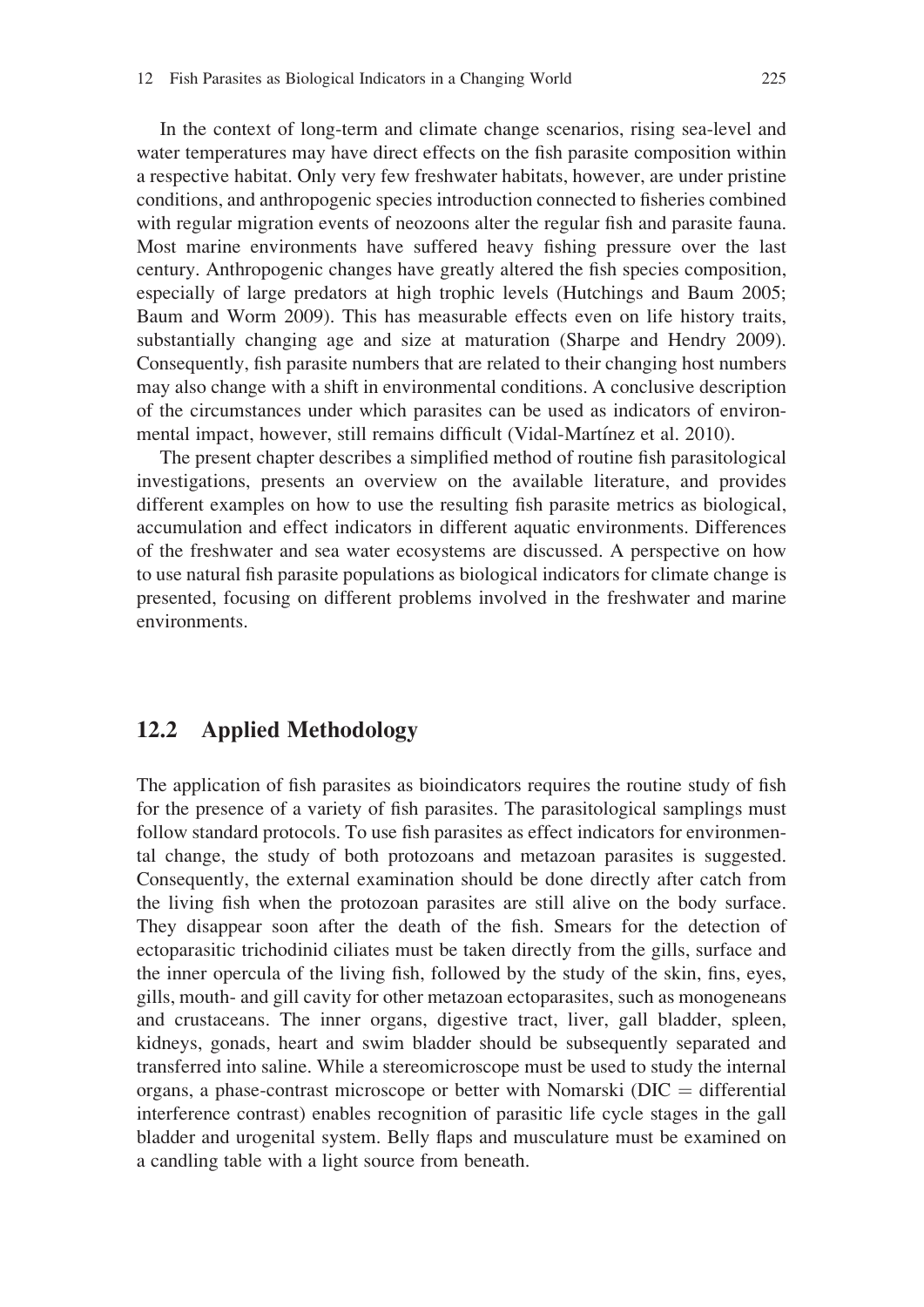Most useful fixatives are 4% formalin and 70% ethanol, or absolute ethanol for molecular analyses (see Klimpel and Palm 2011). The smears from the gills, surface and opercula must be stained by using a silver nitrate impregnation after Klein (1926, 1958), rinsed and covered with 5% silver nitrate solution and impregnated for 30 min in the dark. The  $AgNO<sub>3</sub>$  has to be removed and the slides must be covered with distilled water, exposed to ultraviolet light for 40–50 min, and dried after exposure. Acanthocephala should be transferred to freshwater until the proboscis everts prior to fixation. For identification purposes, Nematoda and Acanthocephala should be dehydrated in a gradated ethanol series and transferred to 100% glycerine (Riemann 1988). Digenea, Monogenea and Cestoda are stained with acetic carmine, dehydrated, cleared with a clearing agent such as eugenol and mounted in Canada balsam (Palm 2000, 2004). Directly fixed nematodes in 100% ethanol can be identified by using molecular tools, such as described for the ascaridoid genus Anisakis (see Palm et al. 2008; Klimpel and Palm 2011).

The parasitological terms (prevalence, intensity and mean intensity) are standardized, and should follow Bush et al. (1997), where the prevalence  $(P)$  is the number of fish with one or more individuals of a particular parasite species (or taxonomic group) divided by the number of hosts examined (expressed as a percentage) [Prevalence  $(P) =$  No. of hosts infested / No. of hosts examined  $*$  100]. Intensity (of infection,  $I$ ) is the number of individuals of a particular parasite species in a single host (expressed as a numerical range); and mean intensity (of infection,  $I_m$ ) is the total number of parasites of a particular species found in a sample divided by the number of infected hosts [Mean Intensity  $(I_m)$  = Total no. of a particular parasite / No. of infected hosts]. The diversity of the parasite fauna (endoparasite fauna according to Rückert et al. 2009a) should be determined by using the Shannon–Wiener diversity index  $(H')$  and the evenness index  $(E)$  of Pielou (Magurran 1988) [Shannon-Wiener Index (*H*') =  $\sum P_i \ln P_i$ , Evenness (*E*) = *H'*/ln*S*, with H<sup> $\prime$ </sup> being the diversity index,  $P_i$  the proportion of the individual (*i*th) species to the total and  $S$  is the total number of species in the community (species richness)]. The ecto- versus endoparasite ratio  $(E/E)$  has been introduced by Palm and Rückert (2009). Any other ecological measures or parameters might also be applied to compare the different sampling sites.

#### 12.3 Fish Parasites as Biological Indicators

One of the first applications to utilize fish parasites as biological indicators using standard parasitological methodologies (see above) was related to fisheries, including the separation of fish stocks (e.g. Lester 1990; Khan and Tuck 1995; MacKenzie 1990, 2002; Moser 1991; Moser and Hsieh 1992; Williams et al. 1992; Pascual and Hochberg 1996). Herrington et al. (1939) was the first to use the crustacean parasite of a marine fish in the North Atlantic as a biological tag in a population study. The abundance and occurrence of the parasites directly relates to the distribution, migration patterns and population biology of their hosts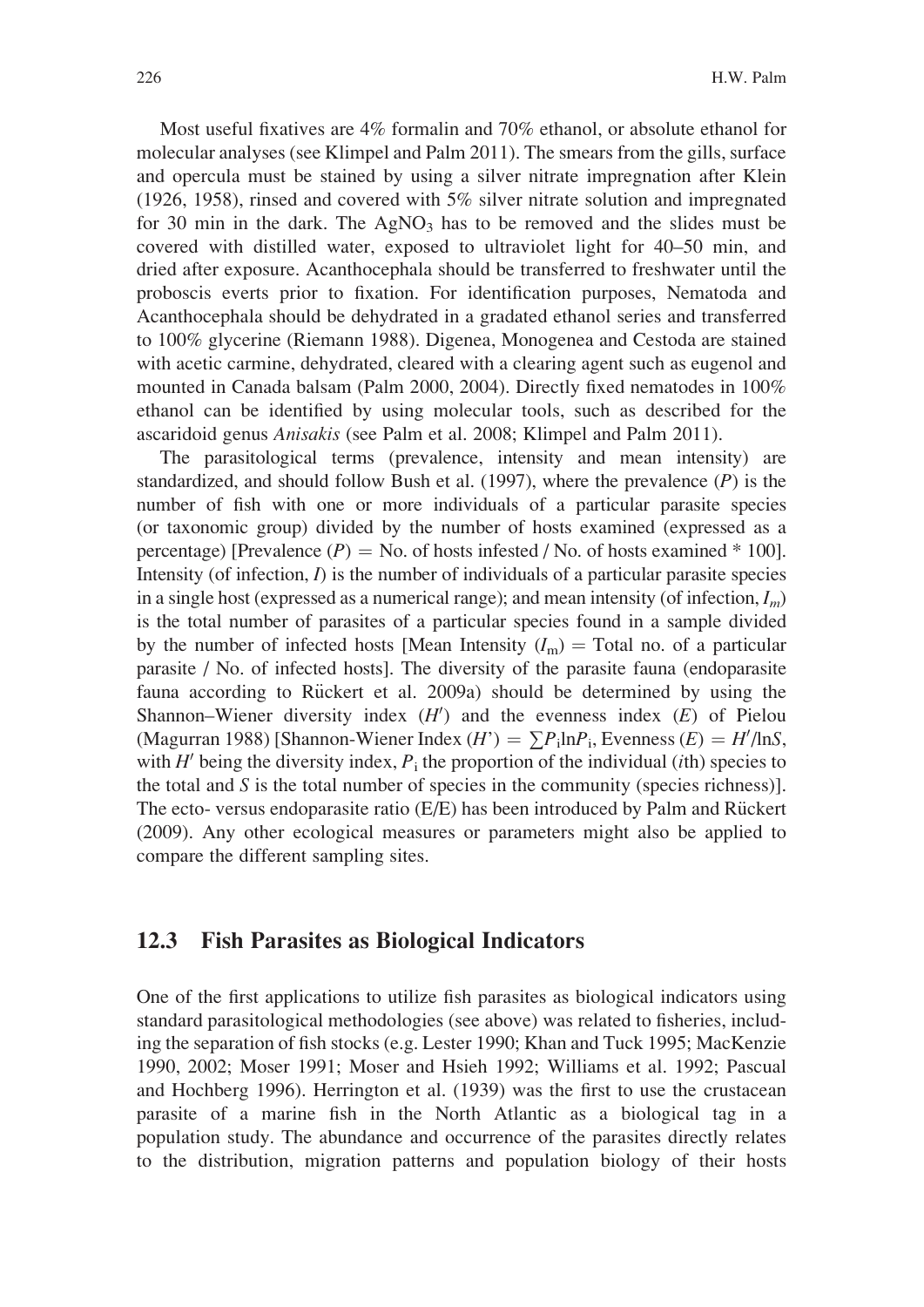

Fig. 12.1 (a) Scolex of the trypanorhynch cestode *Grillotiella exile* from Indonesia, with two bothria and armed tentacles (worm length  $= 0.8$  mm). This species has been recorded from the tiger shark (Galeocerdo cuvier), infests the gills of the narrow-barred Spanish mackerel (Scomberomorus commerson) and has been used as a biological tag for stock analyses. (b) Tentacular armature of G. exile from Indonesia. The arrangement of the tentacular hooks is species specific and enables identification (Palm and Klimpel 2007; Palm 2008)

(Kabata et al. 1987; MacKenzie 1985; Boje et al. 1997; Klimpel et al. 2010), and can be used for stock identification (Fig. 12.1a-b) and even risk assessment of fish food-borne zoonoses. MacKenzie (1983) listed different criteria to decide on the usefulness of parasites as biological indicators that he applied for the Atlantic herring Clupea harengus and the mackerel Scomber scombrus in the North Sea and Northeast Atlantic (MacKenzie 1985, 1987, 1990). Larval trypanorhynch cestodes (Fig. 12.2b) and anisakid nematodes were most useful for stock recognition and separation. It is important that the parasites are easy to collect and can be easily recognized, excluding systematic errors based on erroneous species identification (Table 12.1). Suitable parasites should also infect their hosts at a particular age or in a definite region and are differently abundant in different regions, allowing the original locality of infection to be traced. Anisakis simplex infection of herrings in the Baltic Sea off the coast of Poland has identified the western spring herring that migrates from the North Sea, the origin of the infection, into the Baltic Sea (Grabda 1974). Klimpel et al. (2010) found that migrating myctophids around the South Shetland Islands, Antarctica, were infected with Anisakis simplex C and A. pegreffii, having identical ITS-1, 5.8 S and ITS-2 sequences to specimens from Pacific Canada or California (A. simplex C) and the Mediterranean Sea (A. pegreffii). The authors suggested that the nematodes originated from more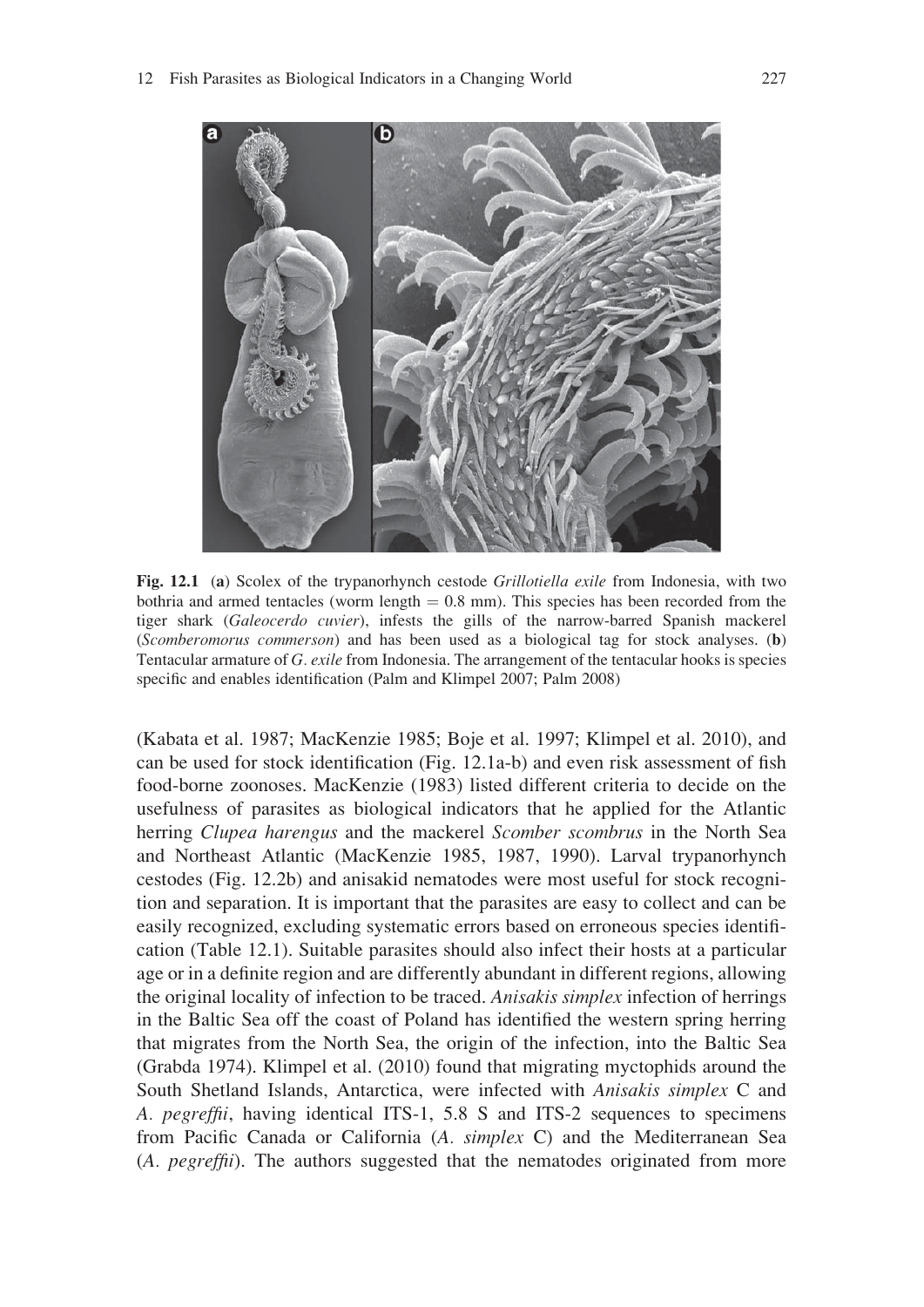| Parasite characteristics                                        | Biological<br>indicator | Accumulation<br>indicator | Impact<br>indicator |
|-----------------------------------------------------------------|-------------------------|---------------------------|---------------------|
| 1. Non-pathogenic in free-living host populations               | $\sqrt{}$               |                           |                     |
| 2. Attached to the host that it is unlikely to be removed       |                         |                           |                     |
| within the short period until examination                       |                         |                           |                     |
| 3. Easy to collect (e.g. large body size, availability,         |                         |                           |                     |
| time to dissect)                                                |                         |                           |                     |
| 4. Easy to find (to obtain quantitative data, e.g.              |                         |                           |                     |
| abundance and prevalence)                                       |                         |                           |                     |
| 5. Can be identified to species level (e.g. for host            |                         |                           |                     |
| identification)                                                 |                         |                           |                     |
| 6. Easy to identify at least to the genus level                 |                         |                           |                     |
| (as a single definite species)                                  | $(\sqrt{2})$            |                           |                     |
| 7. Infection data can be analyzed acc. to prevalence,           |                         |                           |                     |
| intensity and abundance of infection, as defined by             |                         |                           |                     |
| Bush et al. (1997)                                              |                         |                           |                     |
| 8. Long life-span (longevity)                                   |                         |                           |                     |
| 9. Differently abundant in various localities                   |                         |                           |                     |
| 10. The parasite infects a host at a particular age/region      |                         |                           |                     |
| (e.g. young fish on the nursery ground)                         |                         | $(\sqrt{2})$              |                     |
| 11. Widespread (to facilitate comparison among areas)           |                         |                           | $(\sqrt{2})$        |
| 12. Accumulation potential and resilience to high               |                         |                           |                     |
| levels of pollutants                                            |                         |                           |                     |
| 13. Knowledge on the physiology and life cycle ecology          |                         |                           |                     |
| (e.g. intermediate/paratenic host involvement)                  |                         |                           |                     |
| 14. Ability to react under changing environmental<br>conditions |                         |                           |                     |
| 15. Detailed knowledge on the study area                        |                         |                           |                     |
| 16. Conjunction with other information and methods              |                         |                           |                     |
| for biological effect monitoring, incl. the                     |                         |                           |                     |
| possibility for experimental studies                            |                         |                           |                     |
|                                                                 |                         |                           |                     |

Table 12.1 Important factors for the selection of fish parasites as biological indicators

northern waters, and became introduced to the Southern Ocean by migrating myctophids and whales. Marine fish parasite larvae have been recorded in freshwater up to 3,000 km away from the coast (Lühe 1910; Shulman 1957). Anadromous fish species such as salmonids transport these parasites upstream, explaining the presence of trypanorhynch cestodes within the German rivers Rhine, Elbe and Weser as well as within a lake in Switzerland (Lühe 1910; Palm 2004). These records provide evidence for the extensive fish migrations from the Ocean also upstream into the freshwater environments.

Gibson (1972) separated flounders (*Platichtys flesus*) from two estuaries and the sea within a 40 mi range. The fish had dissimilar parasite-faunas, and individual fish from each locality could be recognized by its parasites, especially by the level of certain indicator species. Similarly, "foreign" flounders moving into a flounder population could be picked out by the markedly different composition of their parasite-fauna. Using two species of myxozoans, Myxobolus arcticus in the brain and Henneguya salmonicola in the musculature, Margolis (1982) was able to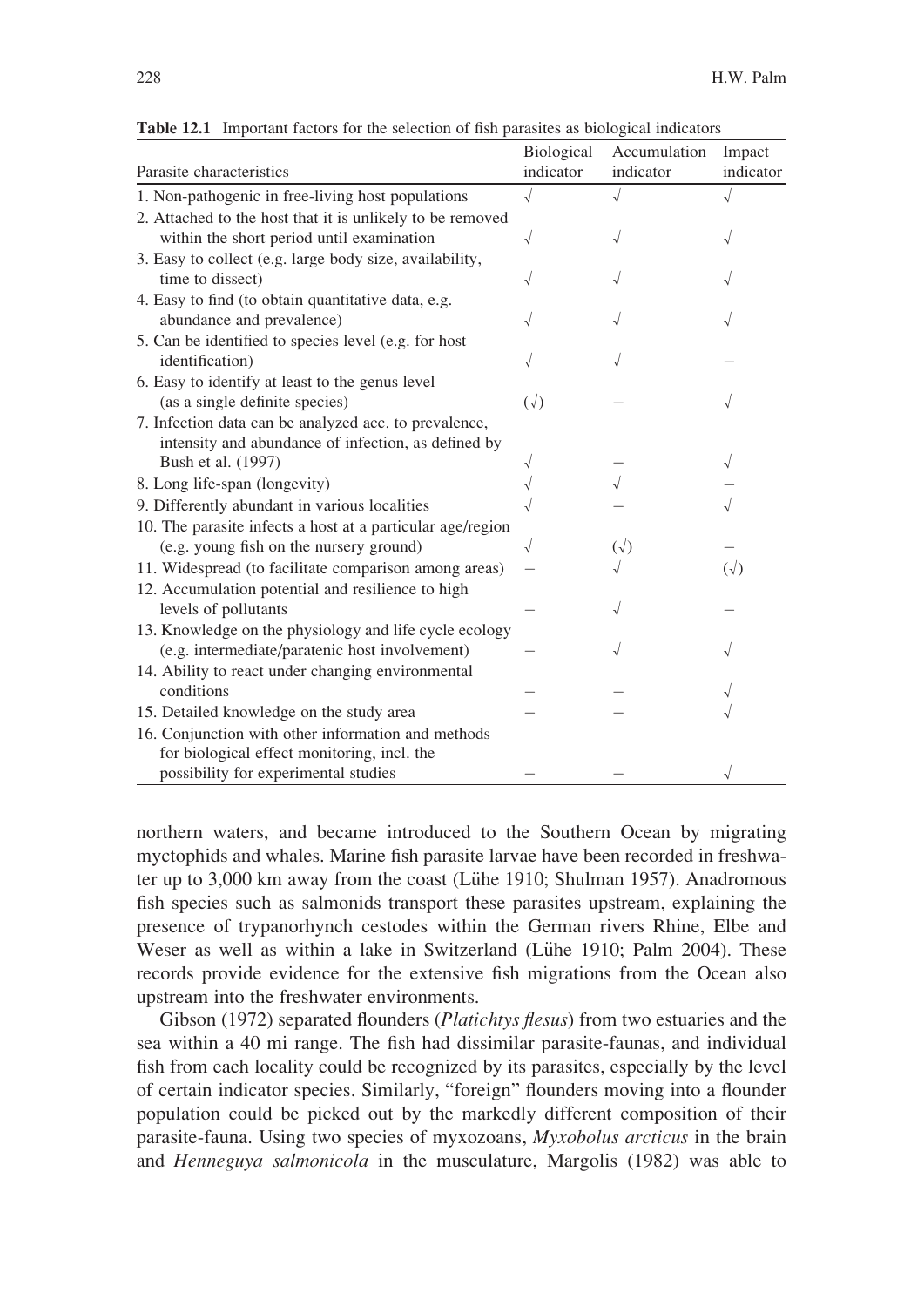distinguish three different spawning stocks of sockeye salmon, *Oncorhynchus* nerka, off Vancouver Island, Canada. These stocks came from three different lakes, where the parasites infect the juveniles in freshwater. Juvenile fish from the Great Central Lake were virtually free of these parasites, those from Sproat Lake had only M. arcticus and sockeye from Henderson Lake were infected with both species. These results permitted for the first time in-season management of a fishery (Moser 1991). MacKenzie and Abaunza (1998), MacKenzie (2002) and Lester and MacKenzie (2009) later summarised and discussed the procedures and methods for the stock discrimination of marine fish, and Latama (2006), Lester et al. (2001) and Charters et al. (2010) recently applied these methods for Spanish and grey mackerel (both genus Scombermorus) populations even in the widely distributed stocks off the northern Australian coast and in tropical Indonesia (Fig. 12.1). It was demonstrated that Spanish mackerel from Australia and Indonesia clearly separate, and harbour different metazoan parasites. Four different clusters of Spanish mackerels were found in Sulawesi waters alone, four stocks or populations of grey mackerels around the northern and eastern coastline of Australia, indicating the presence of different local stocks in the areas that do not entirely mix. Such results are of importance for the fishing industry in the attempt to better utilize and sustainably use these commercially important fish stocks.

Relevant information also results from the knowledge of parasites that might be transferred into humans via the musculature of fishes from our markets (e.g. Palm and Overstreet 2000). The prevalence and abundance of zoonotic parasites is different among most fish stocks and geographical regions, leading to a different risk resulting from fish food that is meant for human consumption. Petersen et al. (1993) indicated that based on a parasitological survey the risk of acquiring parasitoses from eating raw fish from central Philippine waters is low. Consequently, the abundance of fish parasites can be used as an indicator for the risk of fish foodborne zoonoses. This human health aspect has implications not only for the fishing but also for the tourism industry within a region (e.g. Anisakis spp., see Palm et al. 2008; Klimpel and Palm 2011).

Another interesting use of fish parasites as bioindicators concerns their potential to elucidate aspects of the biology of the host organism (Caira 1990), for example feeding ecology and behaviour. Many metazoan fish parasites are transmitted through the food chain. Because many life cycle stages are long-lived and can maintain themselves over a longer time inside the host, a parasite record integrates over time and has significant advantages to time-consuming stomach content analyses. Parasitological studies of metazoan parasites with a long life span (Table 12.1) combined with an analysis of the stomach contents are useful for ecological studies of fish that are difficult to study in vivo, because they live in inaccessible and extreme environments (Fig. 12.2c, f). For example, Klimpel et al. (2003, 2006a, b) and Palm and Klimpel (2008) analyzed the parasite fauna and feeding ecology of deep-sea fish around the Great Meteor sea mount and the Mid-Atlantic Ridge, and Palm (1999) and Palm et al. (1998, 2007) analyzed the food web in the Southern Ocean. On the other hand, the occurrence of fish parasites associated with specific prey organisms in the host can help to identify the life cycles of the parasite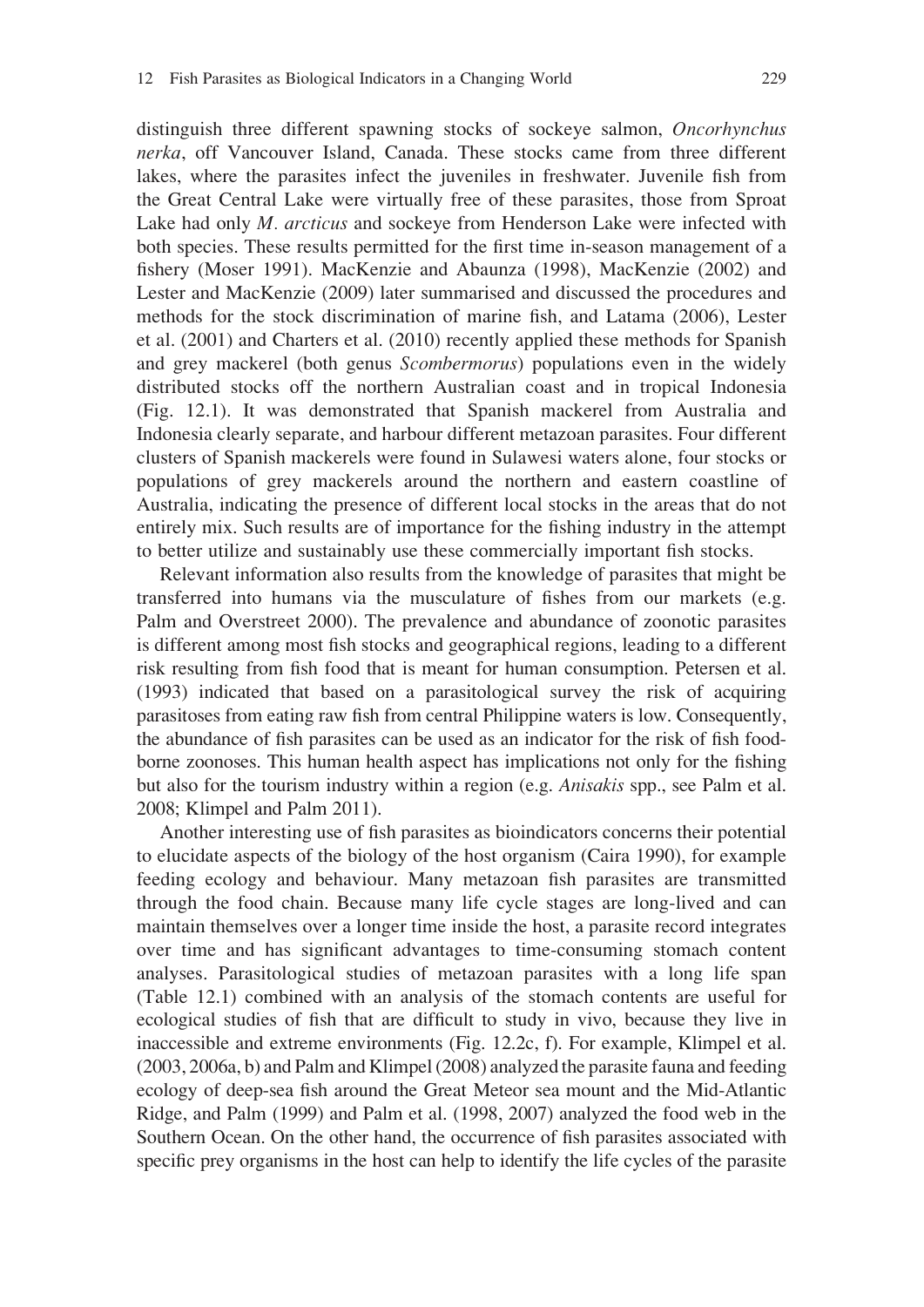

Fig. 12.2 (a) Diphyllidean cestode from Raja sp., Pelabuhan Ratu, Indonesia. These parasites are highly host specific and can be used for host species identification and possibly phylogeny. (b) Trypanorhynch cestode Lacistorhynchus sp. from Hemipristis elongata, Pelabuhan Ratu, Indonesia. These parasites can be used for stock identification, host abundance, migration,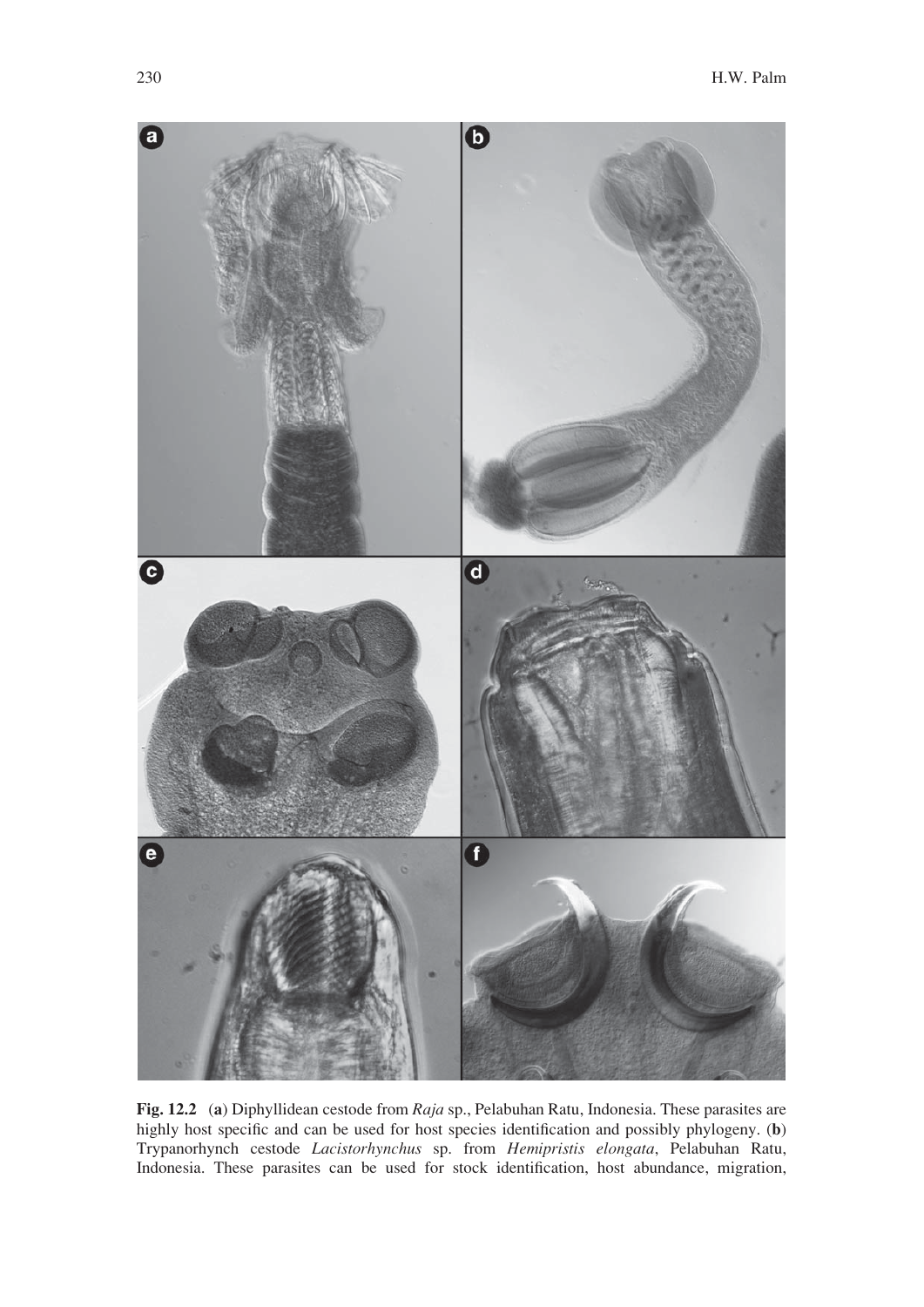species involved. An analysis of the parasites and the stomach contents of the pearlside Maurolicus muelleri from the Norwegian Deep revealed the typical life cycle of the anisakid nematode Anisakis simplex (Klimpel et al. 2004), and Klöser et al. (1992) and Palm (1999) studied the life cycles of the anisakids Contracaecum spp. and Pseudoterranova decipiens in the Southern Ocean. Palm and Schröder (2001) postulated, from a study of cestode parasites, that deep-water elasmobranchs of the genus Deania can serve as food fish for larger oceanic sharks around the Great Meteor Seamount in the central North Atlantic Ocean.

Finally, fish parasites can be used as biological indicators for host identification and phylogeny (Fig. 12.2a), and its systematic position (Rokicki 1983). Palm (2007), Palm and Klimpel (2007) and Palm et al. (2009) used trypanorhynch cestodes as a model system to better understand the ecology and co-evolutionary history (cumulative evolution) of parasitic life cycles in the ocean. Olson et al. (2010) estimated the original hosts of two primary parasite lineages in the cestode order Trypanorhyncha to be alternatively rajiform batoids and carcharhiniform sharks. This fundamental split provided independent support for rejecting the notion that rays are derived sharks, and supported the most recent molecular phylogenies of the Neoselachii. Beyond the basal split between shark- and rayinhabiting lineages, no pattern was found to suggest that the trypanorhynchs have closely tracked the evolutionary histories of these host lineages, but instead, it appears that host-switching has been common (Palm et al. 2009) and that the subsequent evolution of the parasites has been ecologically driven primarily through overlap in the niches of their shark and ray hosts. This was possible by relaxed host specificity within the group (Palm and Caira 2008), making these parasites of interest in the analysis of the feeding ecology of their hosts. A number of other fish parasites in the marine ecosystem have high host specificity, living only on one or a few closely related fish species. They have thus developed in close host–parasite co-evolution, and illustrate the evolutionary history and phylogeny of their hosts, as exemplified for anisakid nematodes of the Anisakis simplex species complexes and their whale hosts (Klimpel et al. 2011) and the phylogeny of deepsea trematodes in fish (Bray et al. 1999).

## 12.4 Environmental Indicators

 $\blacktriangleleft$ 

The presence of parasites within the environment often becomes evident after a massive infestation causing clinical signs or leading to mortality of the infected hosts. Such a situation can be combined with biotic or abiotic changes in the

Fig. 12.2 (continued) elasmobranch ecology and phylogeny. (c) Tetraphyllidean cestode *Scolex* pleuronectis from Hawaiian waters. Biological indicators for assessing spatial variation in shark distribution. (d, e) Fish parasitic *Cucullanus* sp. from *Balistapus undulatus* and  $Pro(spiro)$ camallanus sp. from Gomphosus varius, French Polynesia. These parasites might be useful as effect indicators for environmental change. (f) Opisthaptor of the monogenean Dasyonchocotyle dasyatis from Dasyatis lata, Hawaii. Potential bioindicator for the host distribution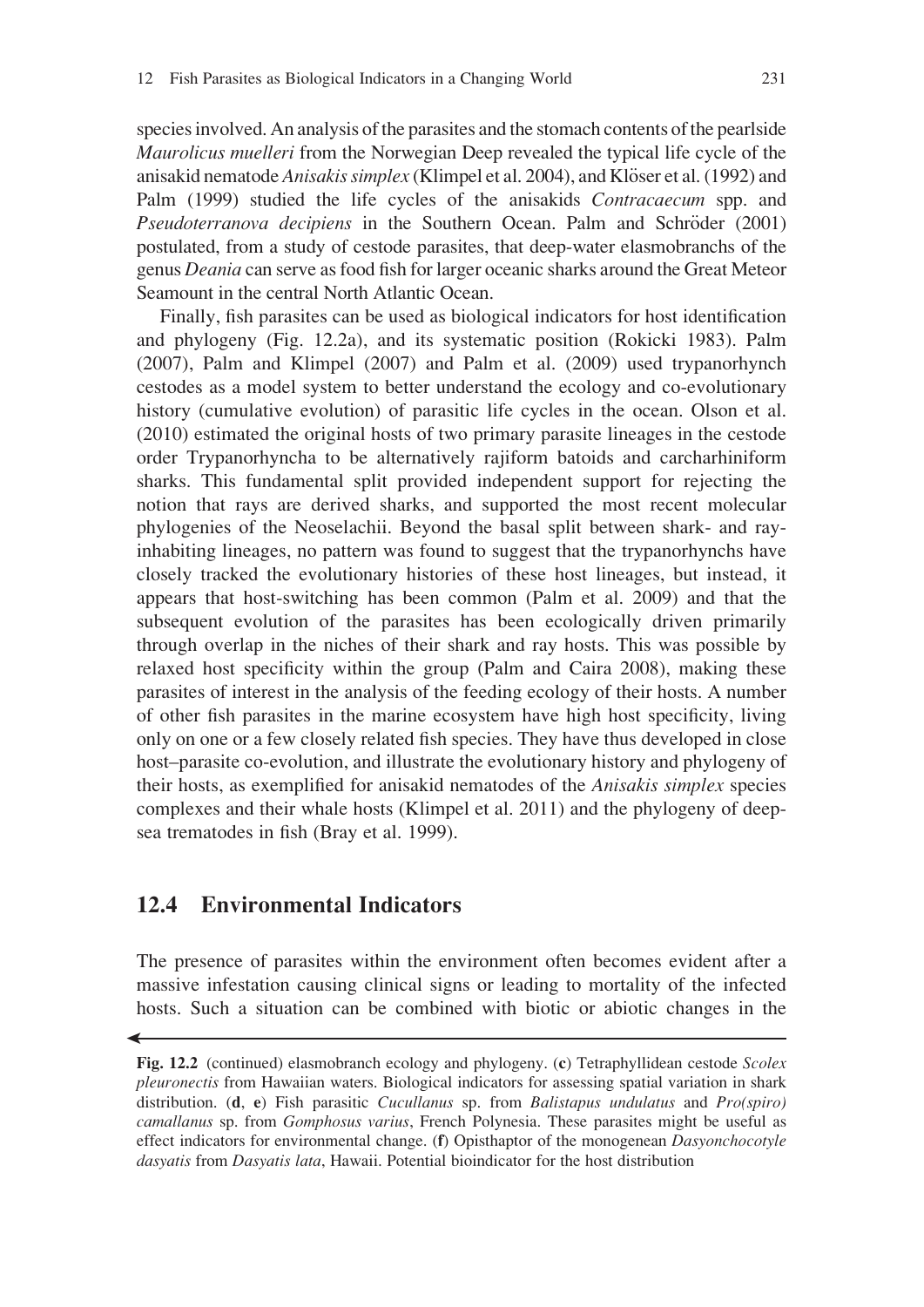environment (Möller 1987), in the application of fish parasites as environmental indicators. Knowledge of the biology of the parasite and its host(s), the hostparasite relationship and the environment can help to detect environmental change (Table 12.1). Particularly long-living species (some digenean trematode, cestode, nematode life cycle stages) provide information on the seasonal migration of their hosts and migration habits of different age groups (feeding area/spawning area, see above, Table 12.2). They, however, also change their abundance in the host if some of their life cycle stages become affected through the disappearance of their intermediate hosts, provoking disappearance of some parasite species under polluted conditions (Fig. 12.2d–e). Consequently, the occurrence of heteroxenous (multi host life cycle) parasites in an area affected by pollution can be related to the number of intermediate hosts at the studied sites (Xinghua 1987; Overstreet et al. 1996). The intermediate hosts may be more sensitive to environmental changes than the parasite, which in the case of

|                                 | Ciliophora/ |             |           |                   |             |                                                                          |             |  |
|---------------------------------|-------------|-------------|-----------|-------------------|-------------|--------------------------------------------------------------------------|-------------|--|
| Parasite taxa:                  |             |             |           |                   |             | Myxosporidea Monogenea Digenea Cestoda Nematoda Acanthocephala Crustacea |             |  |
| <b>Biological</b> indicator     |             |             |           |                   |             |                                                                          |             |  |
| Population                      |             |             |           |                   |             |                                                                          |             |  |
| biology/                        |             |             |           |                   |             |                                                                          |             |  |
| migration                       | $^{+}$      | $^{+}$      | $^{+}$    | $^{+}$            | $+$         | $^{+}$                                                                   | $^{+}$      |  |
| Host abundance/                 |             |             |           |                   |             |                                                                          |             |  |
| density                         | $+$         | $+$         | $^{+}$    | $+$               | $+$         | $+$                                                                      | n           |  |
| Feeding ecology                 | $=$         | $=$         | $=$       | $+$               | $^{+}$      | $+$                                                                      | $=$         |  |
| Host identifi-                  |             |             |           |                   |             |                                                                          |             |  |
| cation/                         |             |             |           |                   |             |                                                                          |             |  |
| phylogeny                       | $\mathbf n$ | $+/-$       | $+/-$     | $-$ /+            | $-$ /+      | $-$ /+                                                                   | $+/-$       |  |
| Accumulation indicator          |             |             |           |                   |             |                                                                          |             |  |
| Bioaccumulation                 |             |             |           |                   |             |                                                                          |             |  |
| (heavy metal) n                 |             | $\mathbf n$ | $=$ /+    | $+$               | $=$ /+      | $^{+}$                                                                   | $\mathbf n$ |  |
| Effect and ecosystem indicators |             |             |           |                   |             |                                                                          |             |  |
| Eutrophication/                 |             |             |           |                   |             |                                                                          |             |  |
| bacterial                       |             |             |           |                   |             |                                                                          |             |  |
| biomass                         | $^{+}$      | $=$         | $+$       | $+$               | $+$         | $^{+}$                                                                   |             |  |
| Industrial waste                | $+$         | $+/-$       | $-/+$     | $-/+$             | $-/+$       | $=$ / $-$                                                                |             |  |
| Thermal                         |             |             |           |                   |             |                                                                          |             |  |
| pollution                       | $+$         | $+/-$       |           | $=$               | $+$         | $+/-$                                                                    | $\mathbf n$ |  |
| Paper/pulp mill                 |             |             |           |                   |             |                                                                          |             |  |
| effluent                        | $^{+}$      | $+/-$       | $-$ /+    | $=$               |             | $+$                                                                      |             |  |
| Sludge                          | $\mathbf n$ | $=$         | $-/+$     | $+$               | $=$         |                                                                          | $\mathbf n$ |  |
| PCB/pesticides                  | $^{+}$      | $=$         | $=$ / $-$ | $\qquad \qquad -$ |             | $=$ / $-$                                                                |             |  |
| Heavy metals                    |             |             |           |                   |             |                                                                          |             |  |
| (field study)                   | $+/-$       | $+/-$       |           |                   | $=$         | $^{+}$                                                                   |             |  |
| Crude oil/oil spill             | $+/-$       |             |           | $=$               |             | $=$                                                                      | $=$         |  |
| Acidic rain                     | n           |             |           |                   | $\mathbf n$ | $^{+}$                                                                   | $\mathbf n$ |  |
| Anthropogenic                   |             |             |           |                   |             |                                                                          |             |  |
| influence                       | n           | $-\prime =$ |           |                   | $+/-$       | $\mathbf n$                                                              | $-$ /+      |  |

Table 12.2 Tools for the utilization of fish parasites as biological indicators, distinguishing biological, accumulation and effect or impact indicators

Altered after Lafferty (1997), Sures (2004) and Vidal-Martínez et al. (2010). Positive abundance or effect term  $(+)$ , negative  $(-)$ , positive trend  $(+/-)$ , negative trend  $(-/+)$ , without effect  $(=)$ , not enough data (n), from laboratory and field experiments.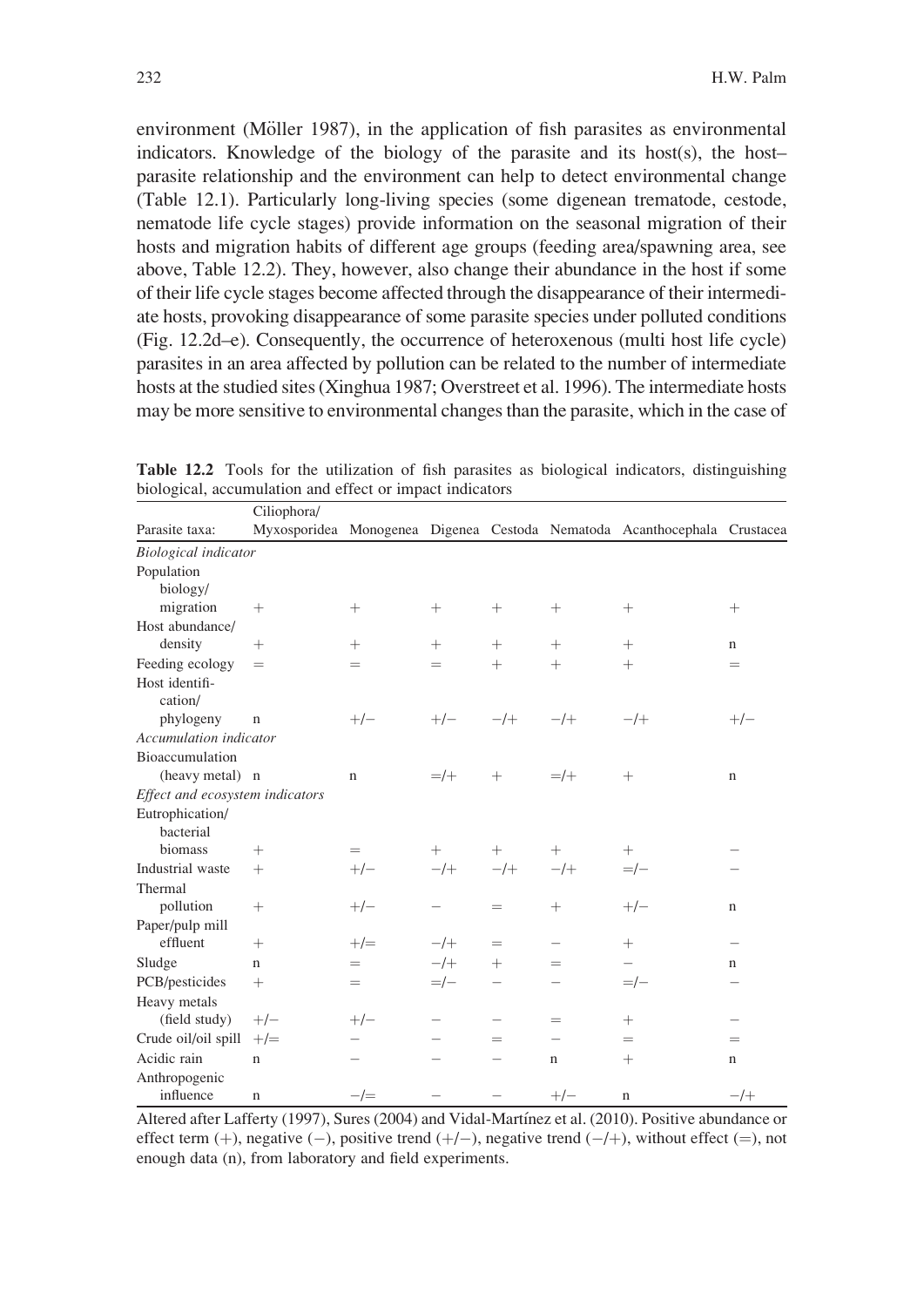endoparasites is buffered from the environment by the host physiology (Paperna and Overstreet 1981). On the other hand, Jeney et al. (2002) related an increasing experimental infection rate with the digenean Rhipidocotyle fennica cercariae in roach from a eutrophic lake contaminated with bleached paper mill effluent and an oligotrophic lake to a decreased resistance of the fish to the parasite. Short-living species combined with a direct life cycle and high reproduction rates (protozoan ectoparasites, monogenean trematodes) may react to the environmental conditions of the host (Lester 1990). Pettersen et al. (2006) demonstrated that aqueous aluminium of 200–260  $\mu$ g Al/l at pH 5.8 had a negative effect on ectoparasites (elimination of gyrodactylids, decreased abundance of duck mussel glochidia, increased mortality rate in the fish louse), without any apparent negative effect on the fish hosts. Consequently, a proper choice of the parasite or the parasite metrics to be used is the prerequisite for the application of fish parasites as bioindicators for environmental change (Table 12.2).

#### 12.4.1 Accumulation Bioindicators

Living inside the fish and using the host as food resource, fish parasites closely interact with the metabolisms of the host. Thus, parasite infrapopulations can be affected by changes of the host physiology and substances accumulated with the host´s food. Early studies of Read (1951) and Roberts (1961) with the adult rat tapeworm Hymenolepis diminuta demonstrated the decrease of weight, total tissue carbohydrate and reduced numbers of mature and gravid proglottids after the hosts were exposed to a low carbohydrate diet (cited in Esch et al. 1975). If the host is living within a polluted environment where some pollutants also enter the fish, the concentration of these substances in the immediate surroundings of the parasite can also increase. In such cases, some fish parasites can accumulate pollutants in a much higher concentration as their host organisms, and serve as accumulation indicators (Table 12.2). For example, some acanthocephalans specifically accumulate certain heavy metals in greater amounts than their host, and can be used as accumulation indicators of heavy metal pollution (Sures and Taraschewski 1995; Sures et al. 1994; Sures 2003; Sures and Siddall 2003). Adults of the acanthocephalans Pomphorhynchus laevis and Paratenuisentis ambiguus accumulate lead and cadmium in a greater amount than their hosts (Anguilla anguilla, Leuciscus cephalus, Perca fluviatilis). However, there is some dependence on the parasitic life cycle stage. According to Sures et al. (1994), adults of the acanthocephalan Acanthocephalus lucii accumulated Cd in higher amounts than the larvae. Sures and Reimann (2003) compared the heavy metal concentration of the acanthocephalan Aspersentis megarhynchus with the muscle of the Antarctic rock cod Notothenia coriiceps. Most of the elements were found in significantly higher concentrations in the acanthocephalan than in the muscle of its host. Levels of Ag, Co and Ni in the muscle of N. coriiceps were even below the detection limit, and were only found in the worm. Other metals commonly associated with human activities (e.g. Pb, Cd, Cu) were accumulated to a high degree in the parasite,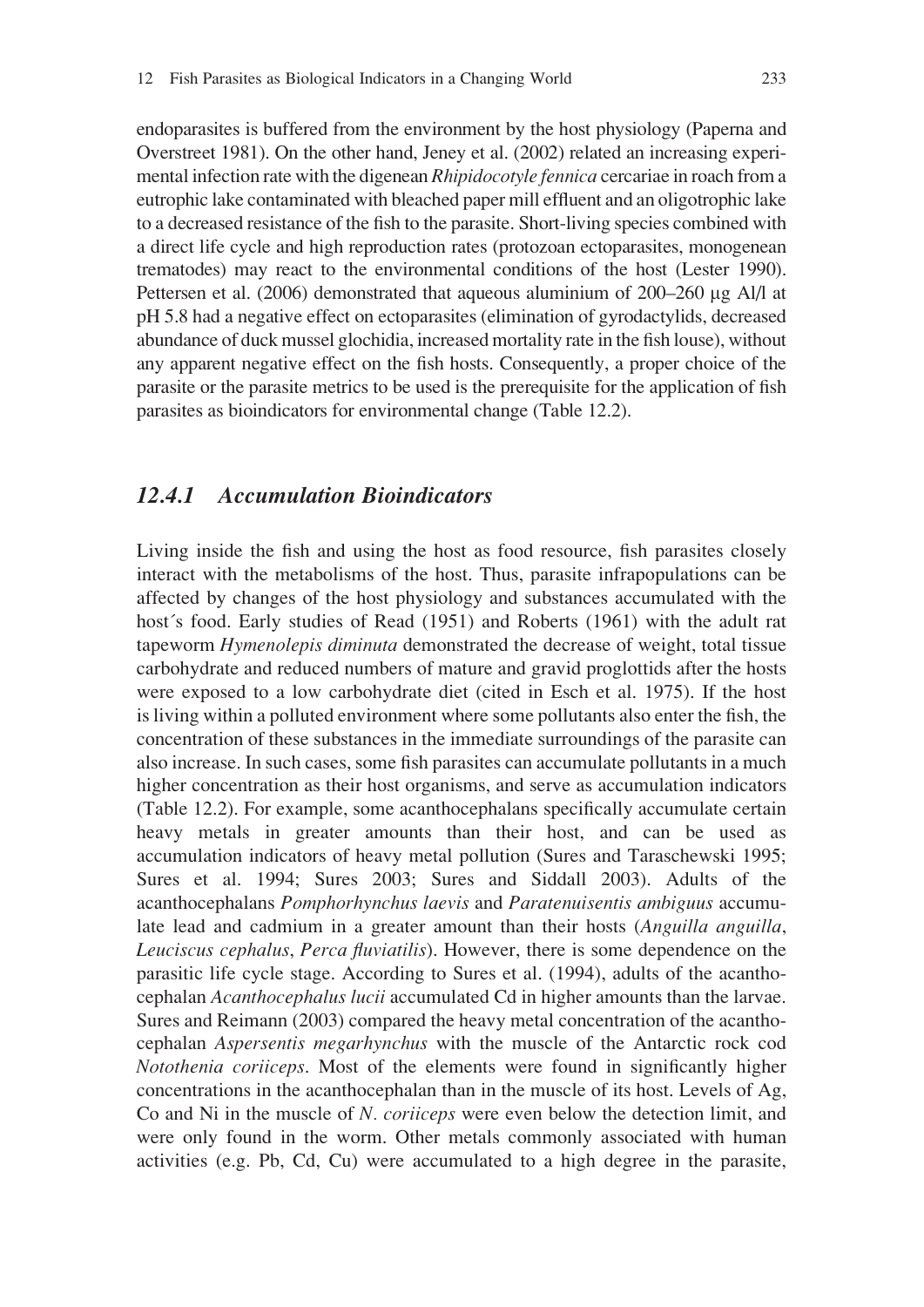demonstrating that pollutants of anthropogenic origin are dispersed within this remote, fairly unpolluted environment. Cestodes can also be used as accumulation indicators. For example, lead and cadmium is found in significantly higher concentrations in the tissues of the cestode Monobothrium wageneri than in their fish host tissues (Tinca tinca from Ruhr River). The marine cestode Bothriocephalus scorpii (Cestoda) from Scophthalmus maximus (Gdansk Bay) was found to accumulate these heavy metals especially in the posterior part of the proglottids, while the anterior part revealed the same amounts of the heavy metals as the fish host tissues (Sures et al. 1997). Jirsa et al. (2008) detected a higher amount of Cd, Pb and Zn in Caryophyllaeus laticeps compared with the cyprinid host Chondrostoma nasus in river sites in Austria, and according to Tekin-Özan and Kir  $(2005)$ , the plerocercoids of Ligula intestinalis provided reliable information on the amount of heavy metals in a freshwater reservoir in Turkey. According to Sures (2004) and Barus et al. (2007), some fish parasitic nematodes such as Anguillicola crassus from eel and Philometra ovata from bream can also have an increased level of heavy metal concentration compared to their host organisms, and Ruus et al. (2001) recorded accumulation of another environmental contaminant, lindane, in metacercariae of the trematode Bucephaloides gracilescens in the central nervous system of Myoxocephalus scorpius.

## 12.4.2 Effect Bioindicators

One of the broadest applications of fish parasites is their use as effect bioindicators. A summary of effects combined with different environmental factors is given in Table 12.2, and was reviewed by Williams and MacKenzie (2003). Protozoan mobiline peritrichous ciliates (genus Trichodina, phylum Ciliophora) have been experimentally examined for their function as biological indicators of water quality (Voigt 1993). They were also reported as indicators for petroleum hydrocarbons (Khan and Thulin 1991). Trichodina cottidarum and T. saintjohnsi infected Myoxocephalus octodecemspinosus that had been exposed to crude oil in laboratory experiments, as well as at an oil-receiving terminal site, in a significantly higher intensity than in uncontaminated control experiments/sites. Pulp and paper mill effluents showed similar effects on these trichodinid ciliates (Khan 1990; Khan et al. 1993). Also oil-contaminated sediments caused increasing infestation with Trichodina sp. in M. octodecemspinosus after exposure over a time of 3 and 6 months. The prevalence of Trichodina spp. gill infection increased significantly on fish from inside the heavily polluted local fishing port Pelabuhan Ratu on the southern Java coast, Indonesia, compared to specimens that were caught outside the harbour (*Epinephelus* sp., 45.5%,  $n = 11$  vs. 0%,  $n = 23$ ). Palm and Dobberstein (1999) suggested the use of prevalence and density data of Trichodina spp. as a biological indicator for the bacterial biomass in the environment, because peritrichous ciliates are primarily filter feeders on small algae and bacteria. The first record of Trichodina rectuncinata from the gills of Melichthys vidua in Moorea,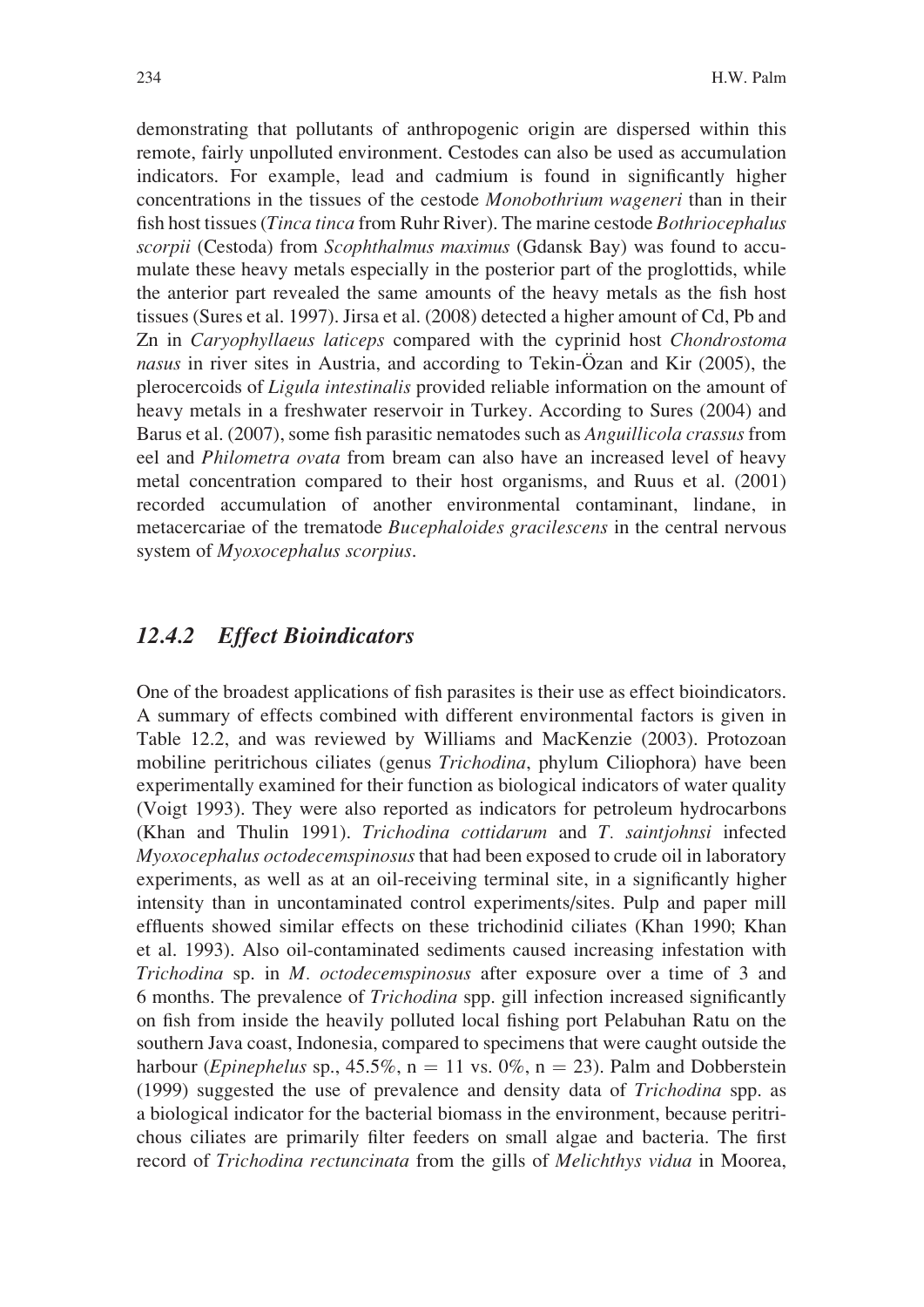French Polynesia, might be connected to the degraded reef habitat where the fish was caught (Fig. 12.3). Ogut and Palm (2005) demonstrated the relationship between Trichodina spp. infection on Merlangius merlangus and organic pollution, measured as levels of nitrite, nitrate and phosphate in the surrounding environment. These relationships suggest the usefulness of fish parasites as biological indicators for ecosystem change (see below; Palm and Rückert 2009; Rückert et al. 2009a).

Also other pollutants can have effects on the parasites within or attached to the host. For example exposure to petroleum aromatic hydrocarbons (PAH) caused increasing prevalence of Ceratomyxa acadiensis (Myxosporida) in the gall bladder of the winter flounder Pseudopleuronectes americanus (Khan 1986, cited in Khan and Thulin 1991). PAHs are known to cause lesions and hyperplaisia of the secondary gill lamellae in fish. Long-time exposure of cod to aromatic hydrocarbons (max. 30 weeks) caused increasing infestation with monogenetic flatworms (prevalence as well as intensity), which was attributed to the already damaged gill tissue, and therefore to the better living conditions for monogenetic trematodes (Khan and Kiceniuk 1988). Bayoumy et al. (2008) showed conflicting evidence for the reaction of monogeneans to heavy metal concentrations in the Red Sea. While the lead concentration correlated negatively with the prevalence of five different monogenean species, nickel and also temperature were positively correlated. Gheorghiu et al. (2006) reported improved parasite Gyrodactylus turnbulli (Monogenea) population growth under water-borne zinc concentration up to 120 lg/L, while Gheorghiu et al. (2007) indicated reduced parasite survival and reduced reproduction over this range of Zn concentrations, rejecting the suggestion that water-borne Zn improves parasite growth and reproduction. These examples demonstrate the difficulties involved in finding the best host–parasite systems as effect bioindicators for pollutants in aquatic environments.

Parasitic endohelminths with a heteroxenous life cycle can be more tolerant to an increased level of water pollutants (see accumulation indicators above). However, an effect on the intermediate hosts prevents parasite transmission and reduces the observed prevalence and intensity of infection in the definite host. For example, the gastrointestinal parasites of Pseudopleuronectes americanus (Steringophorus furciger; Trematoda) and Gadus morhua (Echinorhynchus gadi; Acanthocephala) exposed to oil had a lower infection compared to the control groups. It was thought that water-soluble fractions of the crude oil were especially involved in causing this effect (Khan and Kiceniuk 1983; Khan 1987).

Another interesting biological-effect monitoring study was carried out in the context of eutrophication, in both freshwater and marine habitats. Hartmann and Nümann (1977) reported an increasing level of infection with parasites of various species, especially *Diplostomum* sp., with progressive eutrophication in Lake Constance. According to Lafferty (2008), parasites that increase under eutrophic conditions tend to be host generalists with local recruitment. Athanassopoulou and Ragias (1998) studied the parasites and diseases of wild fish populations from a lake in Greece over two long periods (1984–1990 and 1994–1997). The study concluded that the pollution in the lake increased together with the prevalence, intensity and pathology of most parasites. Tumours and bacterial infections were directly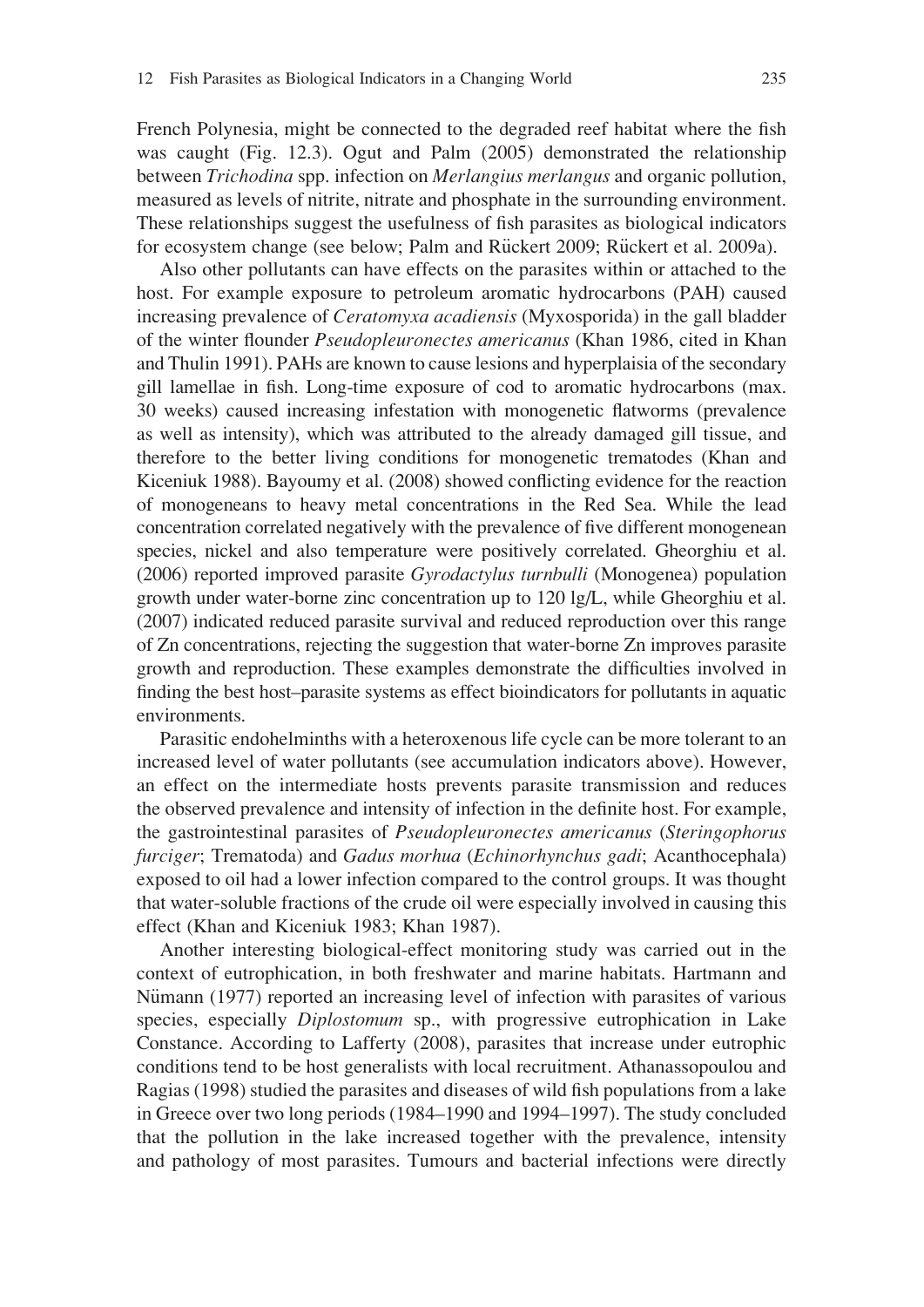

Fig. 12.3 Trichodina rectuncinata from the gills of Melichthys vidua from Moorea, French Polynesia. (a-c) Silver nitrate impregnation after Klein. (d, e) Living specimens on the gills. The prevalence of infestation with trichodinid ciliates is related to the bacterial biomass in the water body, and can be used as an eutrophication effect indicator. The above specimens were found on a single fish from a degraded reef in Oponohu Bay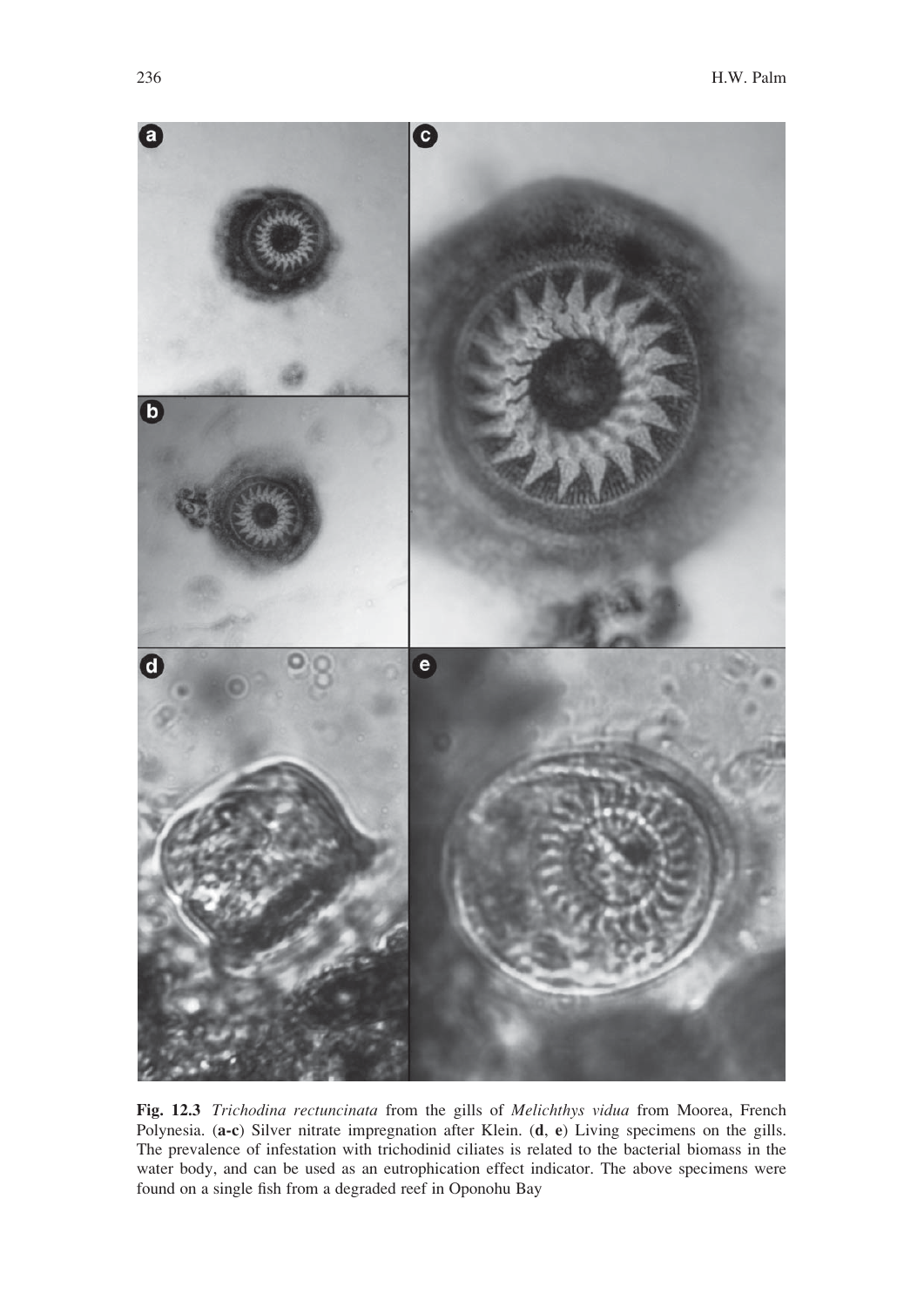associated with increased pollution, especially industrial and sewage waste values. In the Baltic Sea, Reimer (1995) used parasites of piscean and other hosts as eutrophication indicators. The different infestation of gobiid fish with helminth parasites from different sampling sites in the western Baltic Sea was associated with the eutrophication level, influencing the abundance of herbivorous intermediate hosts (Zander and Kesting 1996, 1998). Kesting and Zander (2000) related the impoverishment of the metazoan parasite fauna in the Schlei Fjord over an 18-year period to increasing eutrophication. In the marine environment Moser and Cowen (1991) studied the nototheniid Trematomus bernacchi from the eutrophic east and oligotrophic west side of McMurdo Sound in Antarctica. The fish from eutrophic localities revealed high prevalences of the acanthocephalan Echinorhynchus sp., the nematode Ascarophis nototheniae, the trematode Dinosoma sp. and the cestode Phyllobothrium sp. The investigation of the abundance of arthropods at these localities demonstrated that these are more abundant at the eutrophic east side of McMurdo Sound. The higher number of available intermediate hosts of these parasites in the region triggers their prevalence in the fish as the definitive host (Moser and Cowen 1991).

Environmental monitoring programs using fish parasites in open water have not been applied, though preliminary data provide promising results. Recently, Lafferty et al. (2008) proposed that the sampling of larval cestodes in small teleosts (Fig. 12.2c) is a convenient method for assessing spatial variation in shark distribution, and that the lower parasitism at Kiritimati compared to Palmyra in the Central Pacific Ocean resulted from a simplified food web due to overfishing. Low biodiversity could impair parasite transmission by reducing the availability of hosts required by parasites with complex life cycles. This would imply that these fish parasites can be used to monitor food web composition and elasmobranch abundance in oceanic habitats. The latter is probably influenced by shark fisheries, significantly reducing the number of available oceanic top predators over time. This result supports the notion by Marcogliese (2005) that perturbations in ecosystem structure and function that affect food web topology also impacts upon parasite transmission, thus affecting parasite species abundance and composition. As such, parasite populations and communities are useful indicators of environmental stress, food web structure and biodiversity.

#### 12.4.3 Ecosystem Bioindicators

In marine coastal areas, human activities directly influence living communities, which may result in a heavier parasite infestation compared to less polluted sites (Skinner 1982). On the other hand, some parasite species can disappear, and thus reduce parasite diversity within the system (see above). While it remains difficult to find the best host–parasite system that can indicate a specific parameter change, MacKenzie (1999) proposed the use of fish parasites as an early warning system for pollution and environmental change. With the identification of particular parasite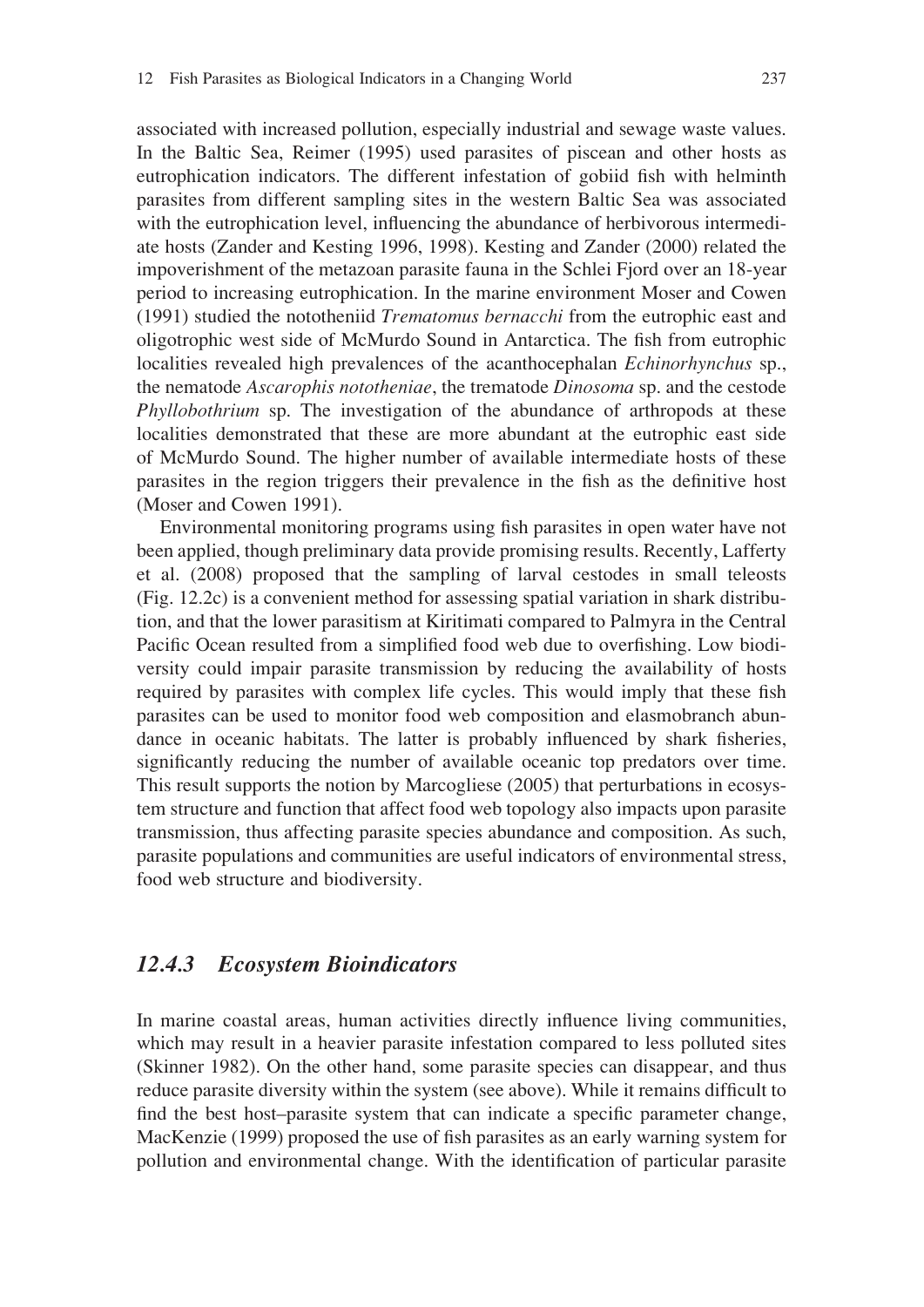species whose ecology is so delicately balanced, that environmental changes may lead to transmission failure, regular studies can monitor and indicate environmental change much earlier than using other methods. He suggested that infections with endoparasitic helminths tend to increase while those of ectoparasitic heminths tend to decrease with increasing levels of pollution. This would allow the use of entire parasite communities and their changing infection levels as environmental bioindicators (also see Marcogliese 2005).

To date, ecological aspects of infestations by parasites and their relationship to anthropogenic factors such as urban pollution, overfishing and fish-farming (mariculture) are only just beginning to be understood. Recent studies demonstrate, however, the relatedness of parasite abundance and the environmental condition. Sasal et al. (2007) utilized the entire parasite community (as larval Cestoda, adult Crustacea, larval and adult Digenea, larval Nematoda) of apogonid fish to detect anthropogenic influences (urban and industrial pollution) on two coral reef lagoons in New Caledonia. Pech et al. (2009) used fish physiological biomarkers and the parasite infracommunity characteristics to evaluate the effects of chemical pollutants on the fish host and in the environment. Rückert et al. (2009a) applied three different parasite parameters to describe the environmental situation in Segara Anakan lagoon, an extensive mangrove ecosystem in Indonesia, and Rückert et al. (2009b, 2010) compared free living Epinephelus coioides and E. fuscoguttatus with specimens from mariculture farms. The most striking result was reduced parasite diversity within the lagoon ecosystem compared with outside the lagoon, probably linked to the changing hydrographic conditions and not eutrophication. This would follow Hudson et al. (2006) who considered a healthy system to be one that is rich in parasite species. According to Hechinger et al. (2007) and Lafferty (2008), trematode diversity and prevalence in snails correlates with macro-invertebrate diversity and abundance. This may result from birds being attracted to areas with diverse invertebrate prey communities (particularly if the invertebrates present also serve as intermediate hosts for trematodes). By the same reasoning, trematodes in snails may indicate aspects of the fish community. Lafferty (1997) and Marcogliese (2005) argued that helminth infracommunity patterns are useful tools to assess the impact of anthropogenic pollution on ecosystems. Among others, Oros and Hanzelová (2009) demonstrated the re-establishment of the fish parasite fauna in a Slovakian river system after a catastrophic pollution event. Beside total abundance and prevalence of specific parasite species or their life cycle stages, parasite metrics (Diamant et al. 1999) such as the Shannon-Wiener diversity index as calculated for the endoparasites and the ratio of ecto- vs. endoparasites are suitable measures to compare the parasite community in different aquatic systems (Rückert et al. 2009a).

Palm and Rückert (2009) developed a new method to visualize environmental differences between habitats, among them a grouper mariculture facility in the Thousand Islands, Indonesia. A star graph was used to visualize the parasite composition for the different fishes, using (1) the prevalence of trichodinid ciliates, (2) the ecto-/endoparasite ratio and (3) the endoparasite diversity as bioindicators. This was found a suitable method to visualize and monitor environmental health under high parasite biodiversity conditions in tropical ecosystems, and to better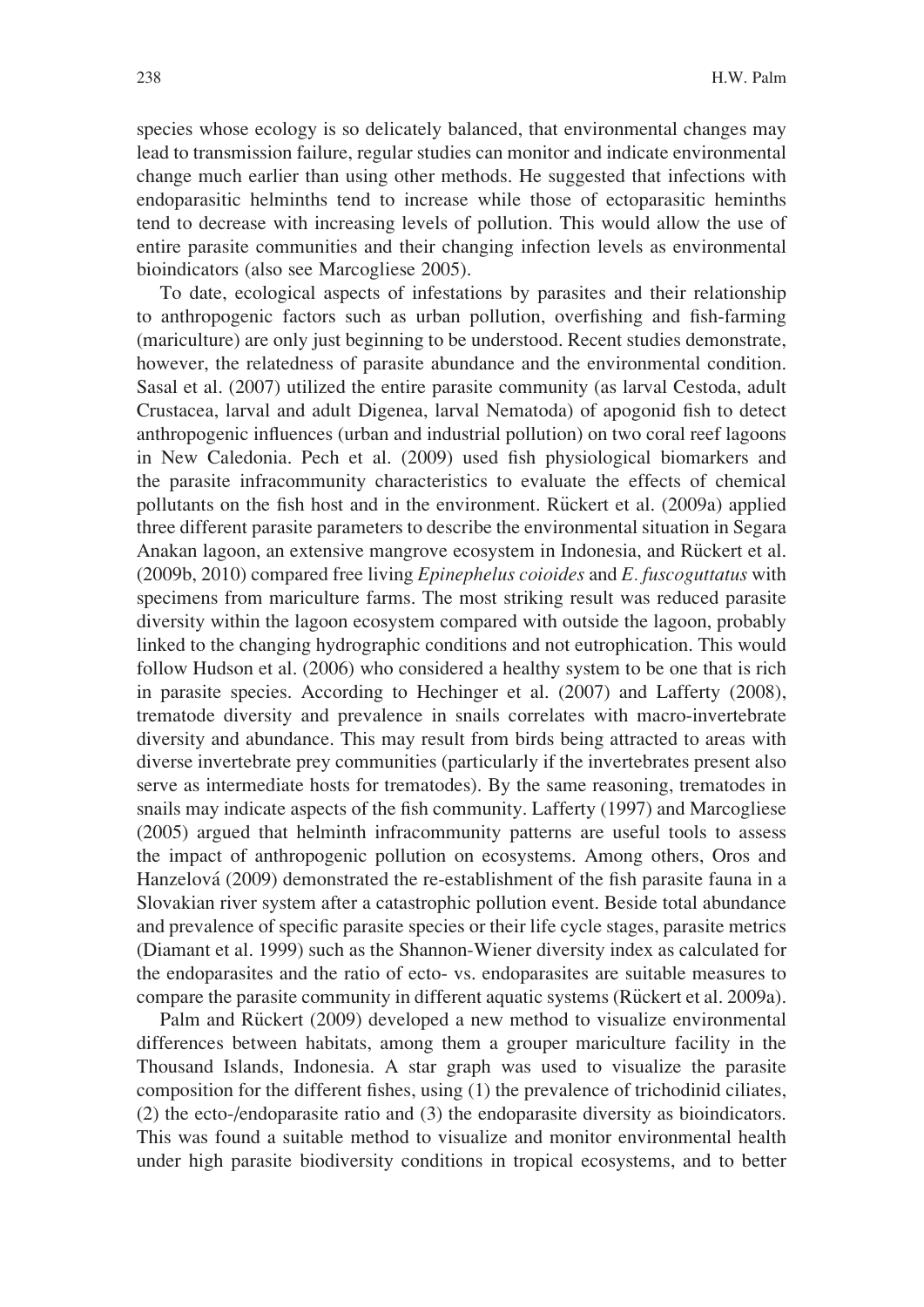communicate the scientific results to involved stake holders and decision makers. Palm et al. (2011) studied fish from floating net cages of a commercially run mariculture facility after its opening in 2001 for six consecutive years. Tetraphyllidean larvae Scolex pleuronectis (Fig. 12.2c) and the nematodes Terranova sp. and Raphidascaris sp. 1 were highly abundant in 2003/04–2005/06 (max. prevalence S. pleuronectis 40%, Terranova sp. 57%, Raphidascaris sp. 1 100%, Fig. 12.4a), and drastically reduced subsequently (up until 2008/09) (Fig. 12.4b). These parasites, especially the nematodes (e.g. Fig. 12.2d, e), together with the above parasite metrics illustrate a significant change in holding conditions over the years. This can be either referred to a definite change in management methods (such as feed use and fish treatment) or more likely to a transition of a relatively undisturbed marine environment into a more effected habitat caused by the anthropogenic activities.

## 12.5 Fish Parasites as Bioindicators for Climate Change

Global climate change with rising sea-levels and water temperatures that may result in changes in (e.g.) ocean circulation and a decrease in salinity may also cause measurable effects on fish parasite composition and biogeography. According to Harvell et al. (2002), climate warming can affect host–pathogen interactions by (i) increasing pathogen development rates, transmission and number of generation times per year (ii) raising the overwinter survival rate of the pathogen and (iii) increasing the host susceptibility to thermal stressors. More importantly, increasing temperatures alter the seasonality and biogeographical range of many species, including the hosts and the parasites. Consequently, with the potential to indicate environmental change and host migration or pollution, fish parasites as an important component of the aquatic biodiversity may well be useful as bioindicators of climate change. This application must utilize fish parasites that are widely distributed, easily monitored (Table 12.1), and can indicate long-term changes within the aquatic environment, being related either to natural or anthropogenic influenced environmental conditions.

MacKenzie (1987) recorded changes in the prevalence of metazoan parasites, the trypanorhynch cestodes Grillotia angeli Dollfus, 1969 in mackerel (Scomber scombrus) and Lacistorhynchus sp. in herring (Clupea harengus) over the periods of 8 years (1978–1985) and 11 years (1974–1984), respectively (e.g. Fig. 12.1b). Both data sets showed sharp decreases in parasite prevalence from periods at relatively high levels to others at much lower levels. The changes in prevalence occurred at the same time in both host–parasite systems and coincided with the end of a hydrographic phenomenon known as the mid-70s salinity anomaly, with a salinity reduction in the upper 1,000 m of water over most parts of the eastern Atlantic. The author explained these results by invoking changes in the abundance of first intermediate and definitive hosts, host diet and variations in year class strength, and changes in hydrographic conditions. Rising sea-water temperatures and a possible change in currents and resulting hydrography must have consequences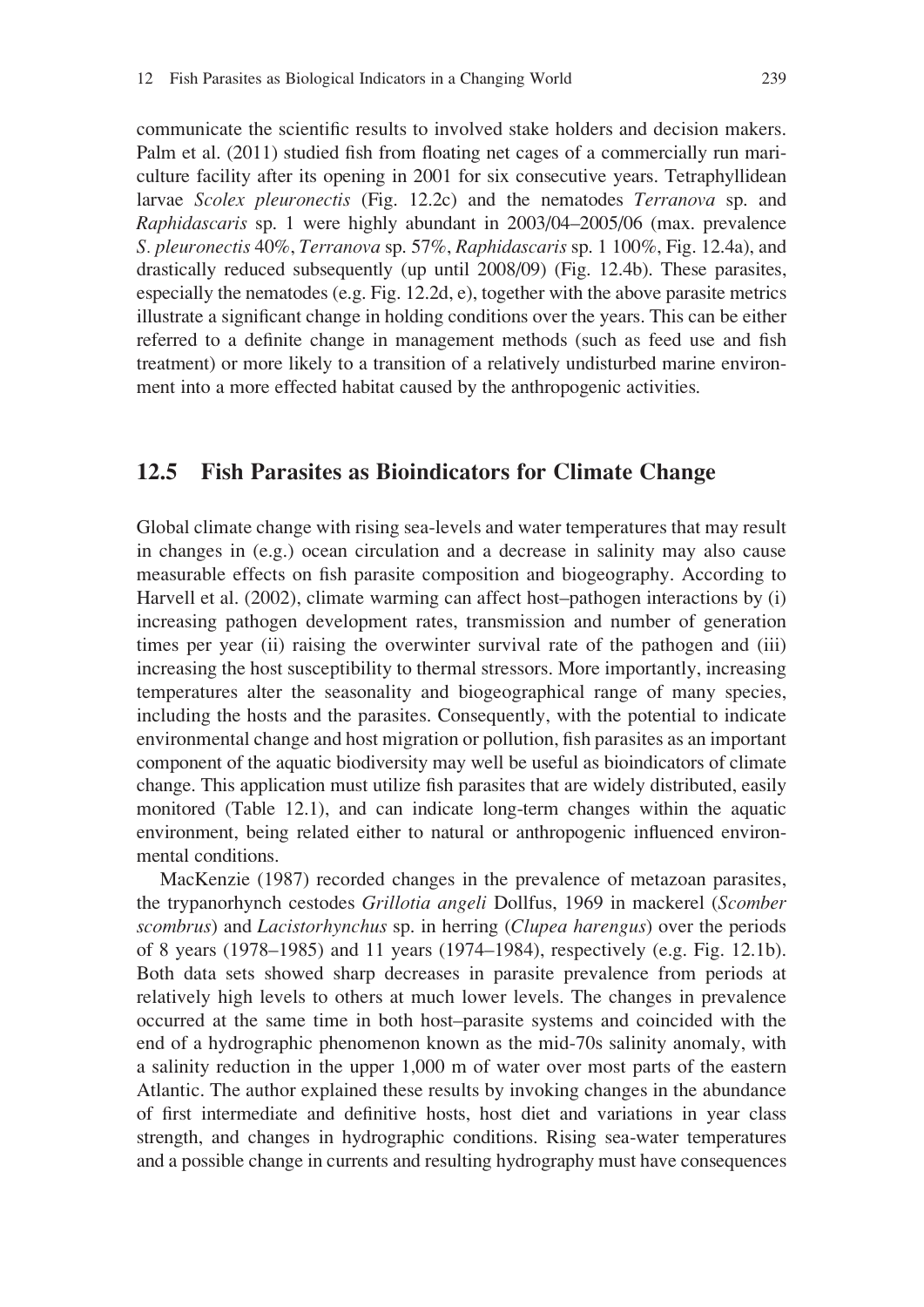

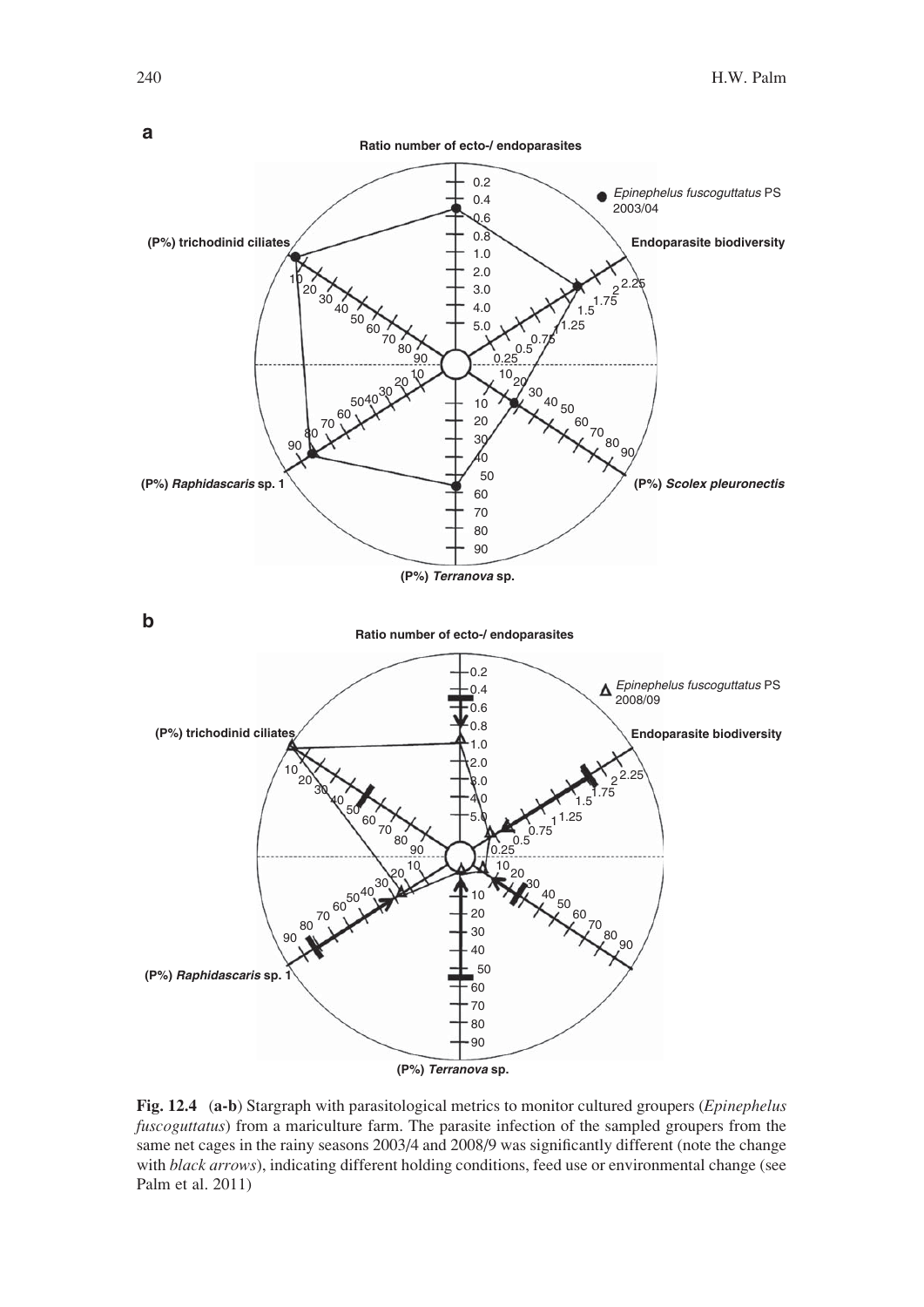for parasite composition and abundance. Poulin (2007) emphasized the importance of latitude as a convenient surrogate measure for temperature. As a rule, fish parasite diversity increases from higher latitudes towards the tropics. Among marine fish, the mean species richness of ectoparasites per fish population sampled increases with increasing water temperature towards lower latitudes, a pattern that is not detectable for endoparasitic helminths. Among freshwater fish species, species richness of parasites seems to peak at temperate latitudes, and not in the tropics. However, as stated by Vidal-Martínez et al. (2010), the exact circumstances under which parasites can be used as indicators of environmental impact or change remain difficult, especially at the large scale of consideration. In coastal regions with a variety of different underlying factors such as river-based pollution, salinity change, industrial impact, sewage and other anthropogenic waste, or in intensive fisheries, climate change-related abnormalities in the fish parasite fauna will be difficult to assess. Consequently, such studies should be carried out in remote environments such as the Southern or Arctic Oceans, the open oceanic waters or the deep-sea, where recorded effects can be better linked to a change of the environment at a larger scale and not to local variation.

There is no doubt that climate is decisive for a variety of ecological processes, concerning the individual, populations and species biogeography and composition (e.g. Mouritsen and Poulin 2002; Mouritsen et al. 2005). Cattadori et al. (2005) concluded that specific climatic events may lead to outbreaks of infectious diseases or pests that may cause dramatic, synchronized changes in the abundance of their hosts. The size of red grouse populations in northern England either increased or decreased in synchrony to correlated climatic conditions during May and July, influencing the density-dependent transmission of the gastrointestinal nematode Trichostrongylus tenuis, a parasite that reduces grouse fecundity. This in turn forced both, the grouse and the parasite populations into synchrony. Temperature is a key factor that regulates such processes, determining species distribution and occurrence also in aquatic habitats. Because freshwater and marine environments are generally different in terms of their size, stability and physical conditions, these systems must be treated differently. While the observation of climate changerelated scenarios in the large marine ecosystems may be possible (see above) and should be dealt with in future studies, it has to be questioned how small-scale parasitological data from freshwater environments can be unequivocally related to climate change by temperature increase. For example, Esch et al. (1976) related epizootic outbreaks of the facultative episymbiont Epistylis sp. and Aeromonas hydrophila in centrarchid fish in some freshwater reservoirs to a combination of eutrophication and rise of temperature. However, Kennedy et al. (2001) demonstrated that the larval cestode Ligula intestinalis (L., 1758) together with the roach Rutilus rutilus regulated the size of the other fish populations inhabiting that lake. Thus, neither temperature nor other environmental factors but this parasite–host system consisting of two generalistic, widely distributed species was the driving factor for the fish and parasite population structure within the entire ecosystem. It must be kept in mind that according to Bagge et al. (2004), the total fish population size of the crucian carp *Carassius carassius* alone directly influenced the mean number of parasite (monogenean) species per fish and the mean total abundance.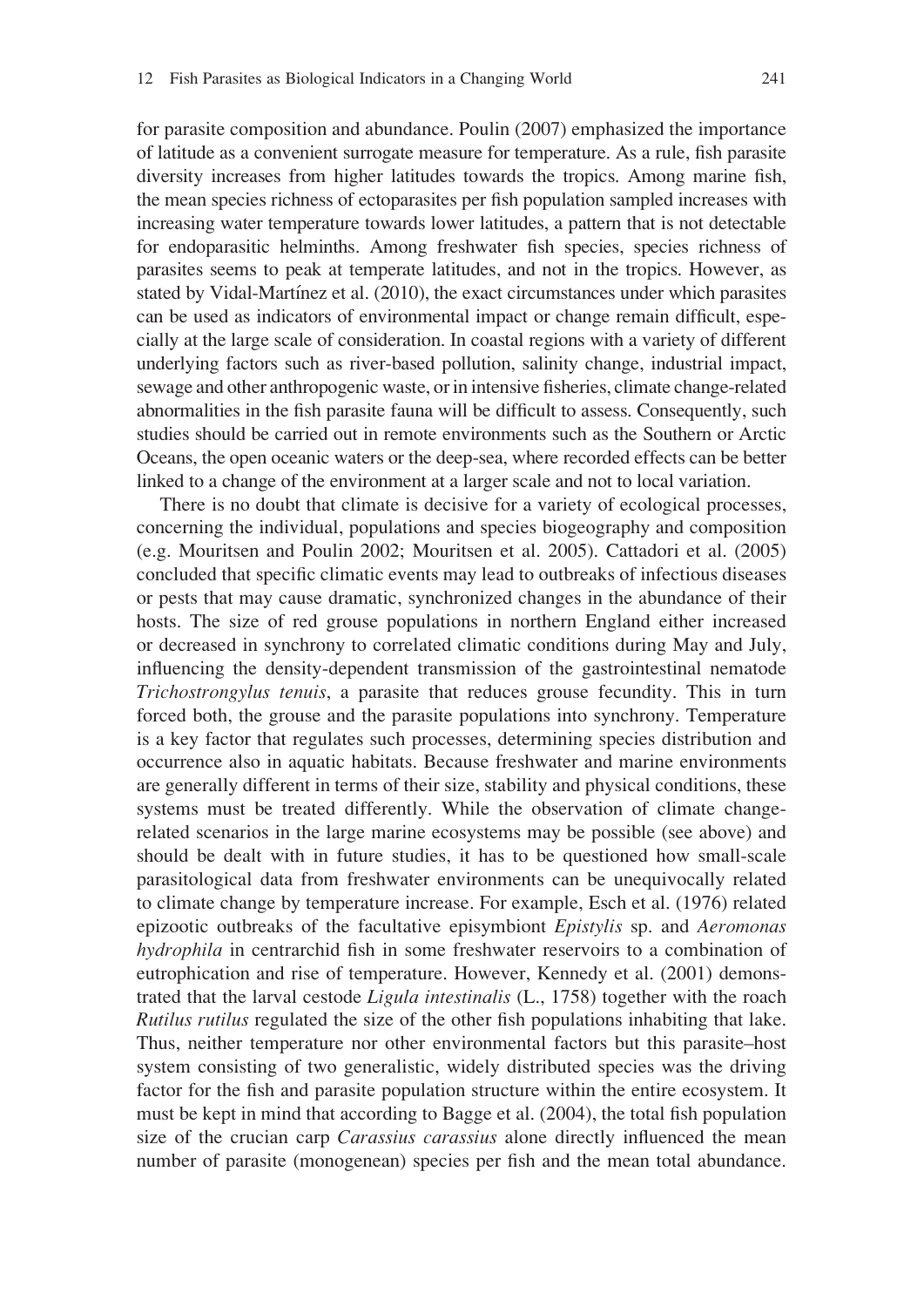Other factors such as the fish population density, mean fish length per pond, number of fish examined per pond, distance to the nearest lake, and several water quality measures did not influence the monogenean infection within that system.

## 12.6 Conclusions

Fish parasites can elucidate problems in a variety of applications. They can be used as biological indicators for their hosts, accumulation indicators to detect pollutants, impact indicators to describe the relationship between for example pollution or eutrophication and the parasite, and finally as systemic indicators that provide information on the health status of the environment. A proper selection of the parasites utilized and their specific life cycle stages is a prerequisite for all these applications, and requires careful planning and some background information on the parasite diversity within each habitat. Sixteen different criteria have been formulated to support selection of the best parasite indicator species for any particular purpose (Table 12.1).

The published literature demonstrates that parasites can be successfully used as biological indicators in both freshwater and marine environments. Protozoan and metazoan parasites likewise are useful, though they react differently according to their needs and characteristic life cycle biology. Trichodinid ciliates react positively to environmental pollutants while most metazoan parasites with their indirect life cycles, requiring the availability of invertebrate intermediate hosts, are negatively affected (Table 12.2). The widest range of applications has been demonstrated for the heteroxenous digeneans, cestodes, nematodes and acanthocephalans that can serve as biological, accumulation and impact indicators. Though several open questions still remain, fish parasites are ready to be used as indicator organisms for environmental change, and should be included in regular monitoring programs that will provide long-term data sets. In combination with other indicator measures, fish parasites will enable a better estimate of the causes and consequences that underlie environmental change in aquatic habitats.

While there can be no doubt that particular fish parasite species and metrics describe the environmental conditions in the aquatic realm (impact/ecosystem bioindicators), the use of fish parasites as biological indicators of climate change is more unclear. Distinction must be made between freshwater, coastal and oceanic environments, with systemic differences in biodiversity, stability and already existing anthropogenic influences. There is practically no freshwater habitat under pristine conditions (e.g. most of anthropogenic origin in the state North Rhine-Westfalia), and anthropogenic species introduction, migrations of neozoons connected to fisheries and habitat change combined with natural migration events already altered the regular fish and parasite fauna. Many freshwater parasite species are opportunistic generalists that can infect a variety of different fish hosts, use reservoir habitats, and underlie small-scale variability according to the ecological conditions in the freshwater systems. This can explain the conflicting evidence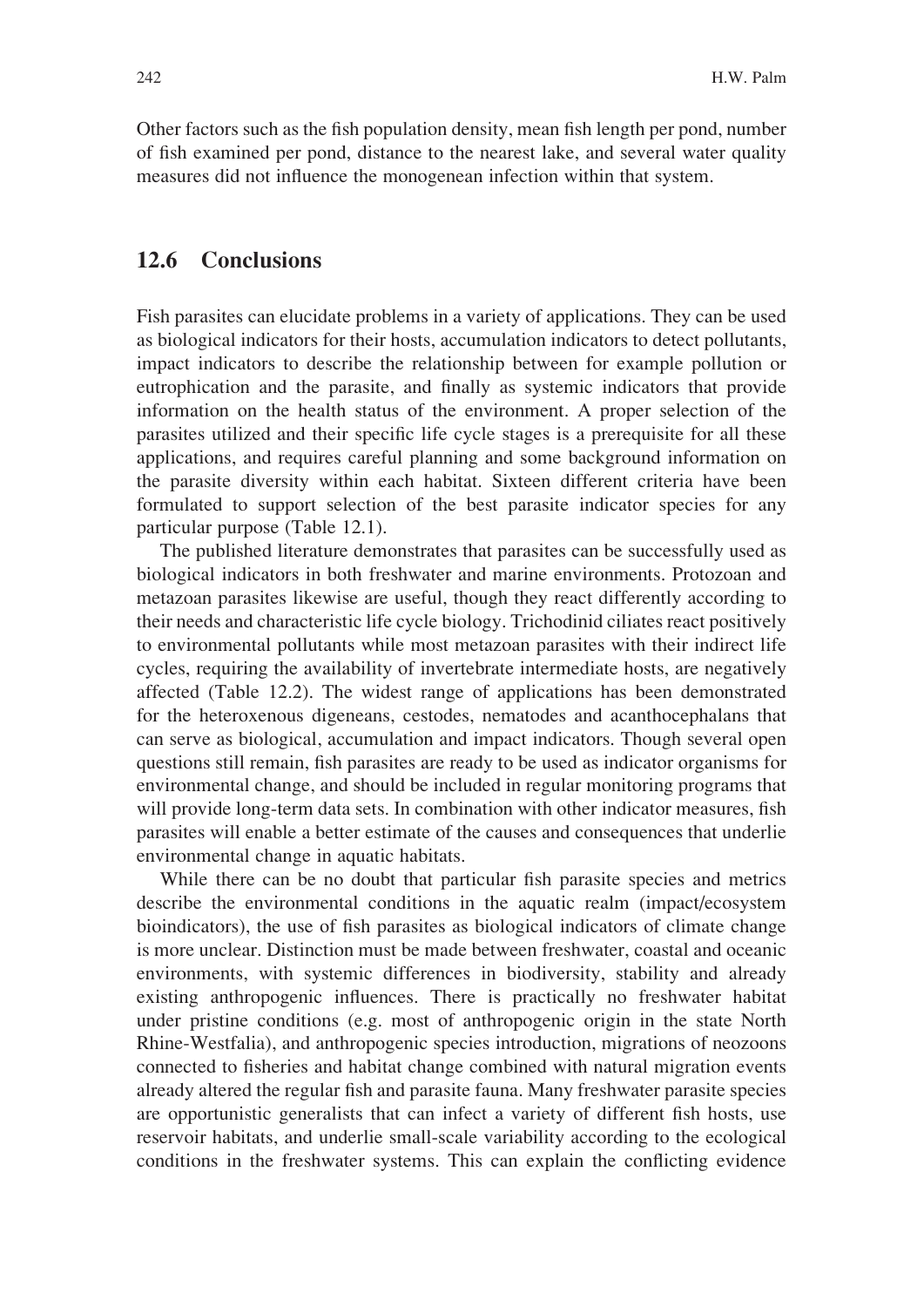provided by Kennedy (1997) who considered eel parasites in a freshwater environment to be useful to explain observed environmental change. However, he stated that in his case the helminth communities provide no clear indication of the nature of these changes. This contrasted with his results in an earlier study (Kennedy et al. 1994). A change in species diversity and composition at a sampling site does not necessarily result from slight temperature increase over a long time period, but merely from a shift in intermediate and final host abundances at a small scale. The monogenean species richness and abundance in a freshwater lake system was directly dependent on the total fish population size (Bagge et al. 2004). Consequently it will be difficult to directly relate the observed parasite infection levels in freshwater ecosystems to changing parameters at a large scale such as under climate change, and not to local factors or naturally/anthropogenic caused species invasion events.

With high population density along the coasts and significant anthropogenic stress in terms of pollution and environmental degradation, fish parasites can describe the environmental conditions of their habitat, such as a tropical lagoon ecosystem (e.g. Rückert et al. 2009a). However, like in freshwater habitats, it will be difficult to relate parasite abundances with effects that are due to climate change and not to local factors. Marcogliese (2008) stated that though much evidence suggests that parasite and disease transmission, and possibly virulence, will increase with global warming, these effects will be superimposed on a multitude of other anthropogenic environmental changes. On the other hand, Poulin and Mouritsen (2006) developed a model to predict that rising sea surface temperatures in the Wadden Sea will lead to regular local extinction events in amphipods, affecting the broader intertidal system. Lafferty and Kuris (2005) argued that aquatic helminths vary in their optimal temperature, making it impossible to make a general prediction about the effect of warming. Single parasite species models as predictors of possible multidimensional environmental change scenarios, considering entire communities are still to be tested within the aquatic habitat.

Finally, oceanic and remote marine ecosystems such as the central Pacific, mid Atlantic, Antarctic or the Polar Sea are the best candidate localities to link an effect of a changing climate directly to aquatic parasite communities at a larger scale. These regions are less affected by factors such as anthropogenic-influenced species introduction, pollutants and for example seasonal migrations. Such studies are entirely missing, and long-term parasitological monitoring programs in these regions have not been done. Melting sea ice and increasing ice-free areas in the Southern and Arctic Oceans open up new habitats that can be newly explored for existing parasite populations. Poulin (2007) concluded that more emphasis should be placed on the geographical scale in studies of parasite communities of fish, and a little less on local scales, to assess spatial variation on a level relevant for the sort of changes ahead. It is suggested that such data sets should be collected in future studies, in order to assess the use of fish parasites as bioindicators for long-term or global climate change.

Acknowledgements I am thankful to the German Research Council (DFG PA 664/4–1 and 2), the German Academic Exchange Service (DAAD) and the German Federal Ministry for Education and Science (BMBF Grant Nos. 03F0391(471)A within the framework of the joint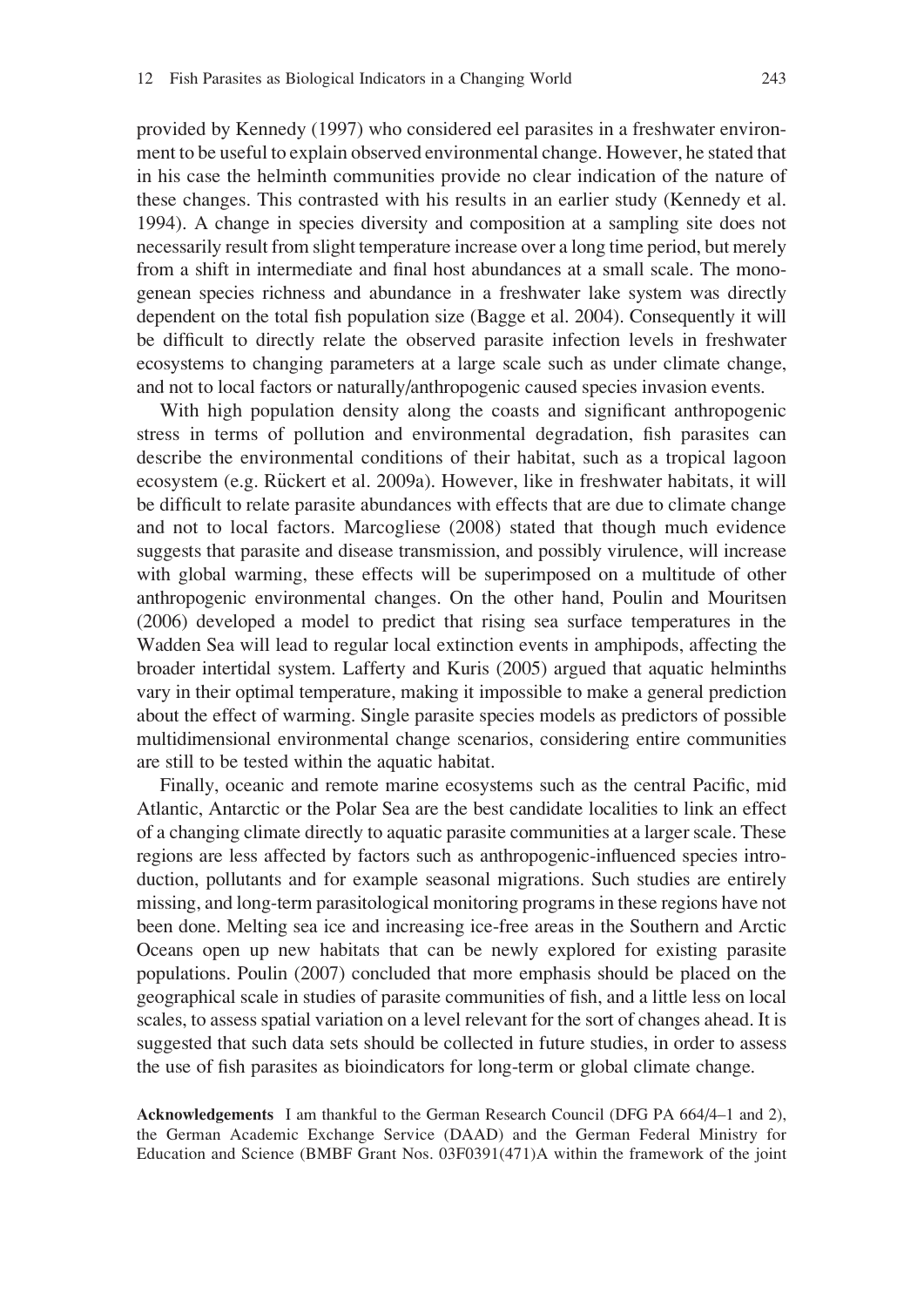Indonesian-German research programme SPICE (Science for the Protection of Indonesian Coastal Marine Ecosystems)) who supported parts of the funding for the presented results. Dr. R. Bray, The Natural History Museum London, provided helpful comments on an earlier version of the manuscript.

## References

- Athanassopoulou F, Ragias V (1998) Disease investigations on wild fish from a polluted lake in northern Greece. Bull Eur Ass Fish Pathol 18:105–108
- Bagge AM, Poulin R, Valtonen ET (2004) Fish population size, and not density, as the determining factor of parasite infection: a case study. Parasitology 128:305–313
- Baruš V, Jarkovský J, Prokeš M (2007) Philometra ovata (Nematoda: Philometroidea): a potential sentinel species of heavy metal accumulation. Parasitol Res 100:929–933
- Baum JK, Worm B (2009) Cascading top-down effects of changing oceanic predator abundances. J Anim Ecol. doi:10.1111/j.1365-2656.2009.01531.x
- Bayoumy EM, Osman HAM, El-Bana LF, Hassanain MA (2008) Monogenean parasites as bioindicators for heavy metal status in some Egyptian Red Sea fishes. Global Vet 2:117–122
- Boje J, Riget F, Køie M (1997) Helminth parasites as biological tags in population studies of Greenland halibut (Reinhardtius hippoglossoides (Walbaum)), in the north-west Atlantic. ICES J Mar Sci 54:886–895
- Bray RA, Littlewood DTJ, Herniou EA, Williams B, Henderson RE (1999) Digenean parasites of deep-sea teleosts: a review and case studies of intrageneric phylogenies. Parasitology 119: S125–S145
- Bush AO, Lafferty KH, Lotz JM, Shostak AW (1997) Parasitology meets ecology on its own terms: Margolis et al. revisited. J Parasitol 83:575–583
- Caira JN (1990) Metazoan parasites as indicators of elasmobranch biology. NOAA Tech Rep NMFS 90:71–96
- Cattadori IM, Haydon DT, Hudson PJ (2005) Parasites and climate synchronize red grouse populations. Nature 433:737–741
- Charters RA, Lester RJG, Buckworth RC, Newman SJ, Ovenden JR, Broderick D, Kravchuk O, Ballagh A, Welch DJ (2010) The stock structure of grey mackerel Scomberomorus semifasciatus in Australia as inferred from its parasite fauna. Fisher Res 101:94–99
- Diamant A, Banet A, Paperna I, von Westernhagen H, Broeg K, Kruener G, Koerting W, Zander S (1999) The use of fish metabolic, pathological and parasitological indices in pollution monitoring. II The Red Sea and Mediterranean. Helgol Mar Res 53:195–208
- Esch GW, Gibbons W, Bourque JE (1975) An analysis of the relationship between stress and parasitism. Am Midl Nat 93:339–353
- Esch GW, Hazen TC, Dimock RV, Gibbons W (1976) Thermal effluent and the epizootiology of the ciliate Epistylis and the bacterium Aeromonas in association with centrachid fish. Trans Am Micro Soc 95:687–693
- Froese R, Pauly D (2010) FishBase. World Wide Web electronic publication. www.Fishbase.org, version (01/2010)
- Galli P, Crosa G, Mariniello L, Ortis M, D'Amelio S (2001) Water quality as a determinant of the composition of fish parasite communities. Hydrobiologia 452:173–179
- Gheorghiu C, Marcogliese DJ, Scott ME (2006) Concentration dependent effects of waterborne zinc on population dynamics of Gyrodactylus turnbulli (Monogenea) on isolated guppies (Poecilia reticulata). Parasitology 132:225–232
- Gheorghiu C, Cable J, Marcogliese DJ, Scott ME (2007) Effects of waterborne zinc on reproduction, survival and morphometrics of *Gyrodactylus turnbulli* (Monogenea) on guppies (Poecilia reticulata). Int J Parasitol 37:375–381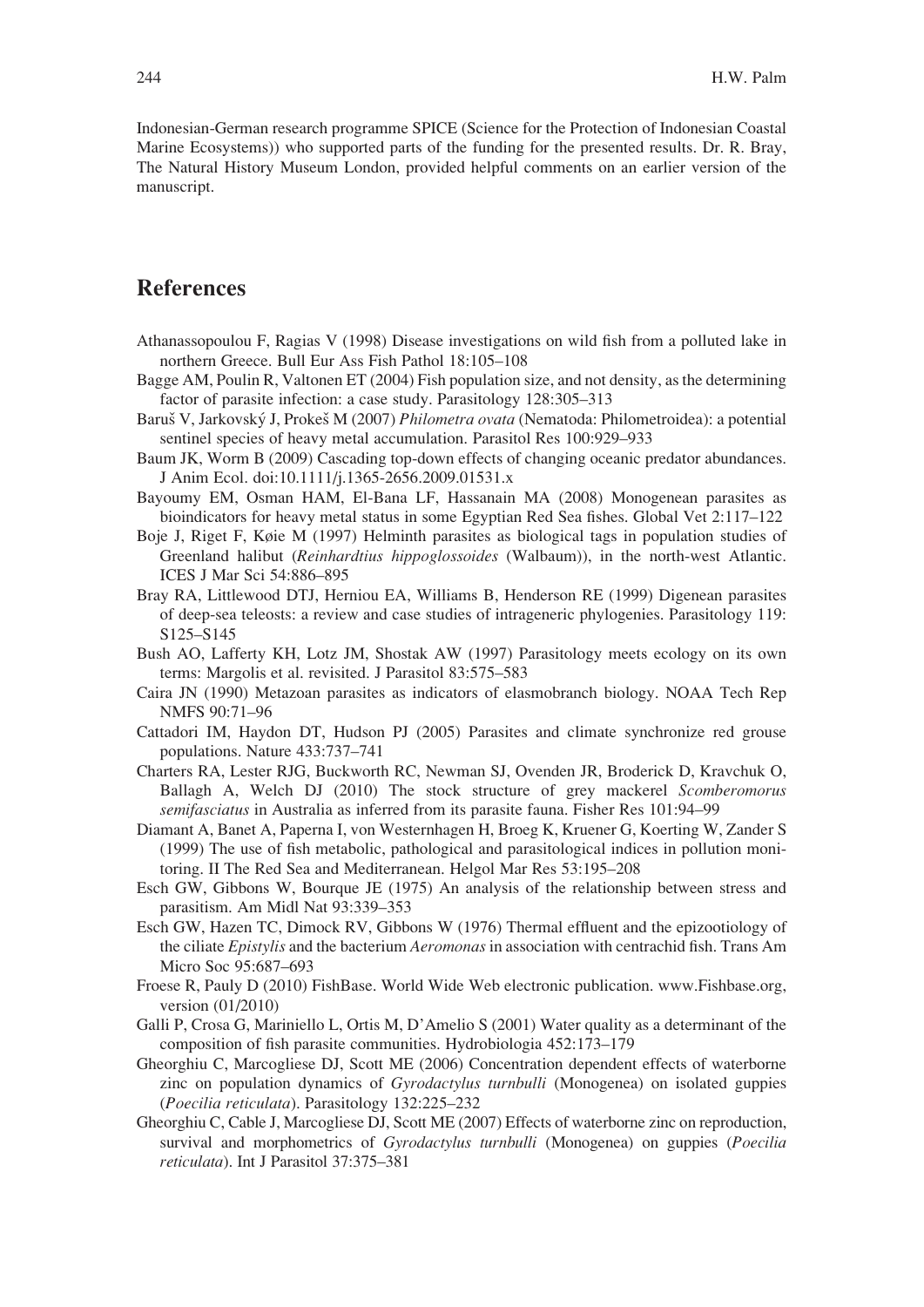Gibson DI (1972) Flounder parasites as biological tags. J Fish Biol 4:1–9

- Grabda J (1974) The dynamics of the nematode larvae, Anisakis simplex (Rud.) invasion in the south-western Baltic herring (Clupea harengus L.). Acta Ichthyolog Piscator 4:3–21
- Hartmann J, Nümann W (1977) Percids of lake constance, a lake undergoing eutrophication. J Fish Res Bd Can 34:1670–1677
- Harvell CD, Mitchell CE, Ward JR, Altizer S, Dobson AP, Ostfeld RS, Samuel MD (2002) Climate warming and disease risks for terrestrial and marine biota. Science 296:2158–2162 doi:10.1126/science.1063699
- Hechinger RF, Lafferty KD, Huspeni TC, Brooks A, Kuris AM (2007) Can parasites be indicators of free-living diversity? Relationships between species richness and the abundance of larval trematodes and of local fishes and benthos. Oecologia 151:82–92
- Herrington WC, Bearse HM, Firth FE (1939) Observations on the life history, occurrence and distribution of the redfish parasite Sphyrion lumpi. U.S Bur Fish Spec Rep No. 5:1–18
- Hudson PJ, Dobson AP, Lafferty KD (2006) Is a healthy ecosystem one that is rich in parasites? Trends Ecol Evol 21:381–385
- Hutchings JA, Baum JK (2005) Measuring marine fish biodiversity: temporal changes in abundance, life history and demography. Philos Trans R Soc Lond B 360:315–338
- Jeney Z, Valtonen ET, Jeney G, Jokinen EI (2002) Effect of pulp and paper mill effluent (BKME) on physiological parameters of roach (Rutilus rutilus) infected by the digenean Rhipidocotyle fennica. Folia Parasit 49:103–108
- Jirsa F, Leodolter-Dvorak M, Krachler R, Frank C (2008) Heavy metals in the nase, Chondrostoma nasus (L. 1758), and its intestinal parasite Caryophyllaeus laticeps (Pallas 1781) from Austrian rivers: Bioindicative aspects. Arch Environ Contam Toxicol. doi:10.1007/s00244-008-9154-1
- Kabata Z, McFarlane GA, Whitaker DJ (1987) Trematoda of sablefish, Anoplopoma fimbria (Pallas, 1811), as possible biological tags for stock identification. Can J Zool 66:195–200
- Kennedy CR (1997) Long-term and seasonal changes in composition and richness of intestinal helminth communities in eels Anguilla anguilla of an isolated English river. Folia Parasit 44:267–273
- Kennedy CR, Shears PC, Shears JA (2001) Long-term dynamics of Ligula intestinalis and roach Rutilus rutilus: a study of three epizootic cycles over thirty-one years. Parasitology 123: 257–269
- Kennedy CR, Wyatt RJ, Starr K (1994) The decline and natural recovery of an unmanaged coarse fishery in relation to changes in land use and attendant eutrophication. In: Cowes IG (ed) Rehabilitation of freshwater fisheries. Blackwell, Oxford, pp 366–375
- Kesting V, Zander CD (2000) Alteration of the metazoan parasite faunas in the brackish Schlei Fjord (Northern Germany, Baltic Sea). Int Rev Hydrobiol 85:325–340
- Khan RA (1987) Crude oil and parasites of fish. Parasitol Tod 3:99–100
- Khan RA (1990) Parasitism in marine fish after chronic exposure to petroleum hydrocarbons in the laboratory and to the Exxon Valdez oil spill. Bull Environ Contam Toxicol 44:759–763
- Khan RA, Kiceniuk J (1983) Effects of crude oils on the gastrointestinal parasites of two species of marine fish. J Wildl Dis 19:253–258
- Khan RA, Kiceniuk J (1988) Effect of Petroleum Aromatic Hydrocarbons on monogeneids parasitising Atlantic cod, Gadus morhua L. Bull Environ Contam Toxicol 41:94–100
- Khan RA, Thulin J (1991) Influence of pollution on parasites of aquatic animals. Adv Parasit 30:201–239
- Khan RA, Tuck C (1995) Parasites as biological indicators of stocks of Atlantic cod (Gadus morhua) off Newfoundland, Canada. Can J Fish Aquat Sci 52(suppl 1):195–201
- Khan RA, Baker DE, Williams-Ryan K, Hooper RG (1993) Influence of crude oil and pulp and paper mill effluent on mixed infections of Trichodina cottidarium and T. saintjohnsi (Ciliophora) parasitising Myoxocephalus octodecemspinosus and M. scorpius. Can J Zool 72:247–251

Klein B (1926) Ergebnisse mit einer Silbermethode bei Ciliaten. Arch Protistenkd 56:243–279 Klein B (1958) The "dry" silver method and its proper use. J Protozool 5:99–103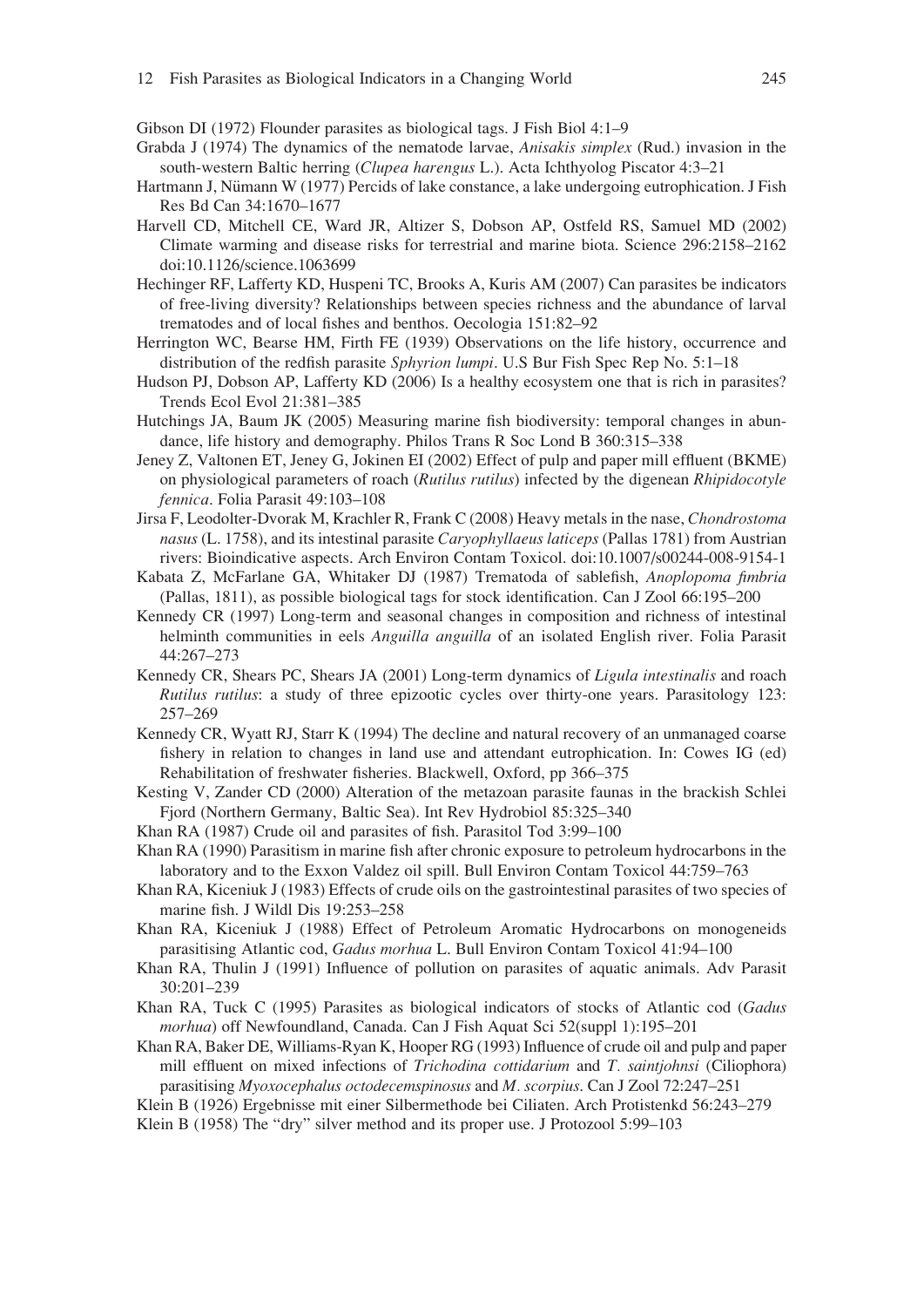- Klimpel S, Palm HW (2011) Anisakid nematode (Ascaridoidea) life cycles and distribution: Increasing zoonotic potential in the time of climate change? In: H. Mehlhorn (ed.) Progress in Parasitology, Parasitology Research Monographs, Springer Verlag
- Klimpel S, Seehagen A, Palm HW, Rosenthal H (2001) Deep-water metazoan fish parasites of the world. Logos Verlag, Berlin
- Klimpel S, Palm HW, Seehagen A (2003) Metazoan parasites and food composition of juvenile Etmopterus spinax (L., 1758) (Dalatiidae, Squaliformes) from the Norwegian Deep. Parasitol Res 89:245–251
- Klimpel S, Palm HW, Rückert S, Piatkowski U (2004) The life cycle of Anisakis simplex in the Norwegian Deep (northern North Sea). Parasitol Res 94:1–9
- Klimpel S, Palm HW, Busch MW, Kellermanns E, Rückert S (2006a) Fish parasites in the Arctic deep-sea: poor diversity in pelagial fish species vs. heavy parasite load in a demersal fish. Deep Sea Res Part I 53:1167–1181
- Klimpel S, Rückert S, Piatkowski U, Palm HW, Hanel R (2006b) Diet and metazoan parasites of silver scabbard fish, Lepidopus caudatus, from the Great Meteor Seamount (North Atlantic). Mar Ecol Prog Ser 315:249–257
- Klimpel S, Busch MW, Kellermanns E, Kleinertz S, Palm HW (2009) Metazoan deep-sea fish parasites. Acta Biologica Benrodis, Suppl. 11, Verlag Natur & Wissenschaft, Solingen
- Klimpel S, Busch MW, Kuhn T, Rohde A, Palm HW (2010) The Anisakis simplex complex off the South Shetland Islands (Antarctica): endemic populations versus introduction through migratory hosts. Mar Ecol Prog Ser 403:1–11
- Klöser H, Plötz J, Palm HW, Bartsch A, Hubold G (1992) Adjustment of anisakid nematode life cycles to the high Antarctic food web as shown by Contracaecum radiatum and C. osculatum in the Weddell Sea. Ant Sci 4:171–178
- Lafferty KD (1997) Environmental parasitology: what can parasites tell us about human impacts on the environment? Parasitol Today 13:251–255
- Lafferty KD (2008) Ecosystem consequences of fish parasites. J Fish Biol 73:2083–2093
- Lafferty KD, Kuris AM (2005) Parasitism and environmental disturbances. In: Thomas F, Renaud F, Guégan J-F (eds) Parasitism  $&$  ecosystems. Oxford University Press, Oxford, pp 113–123
- Lafferty KD, Shaw JC, Kuris AM (2008) Reef fishes have higher parasite richness at unfished Palmyra Atoll compared to fished Kiritimati Island. Ecohealth 5:338–345
- Landsberg JH, Blakesley BA, Reese RO, McRae G, Forstchen PR (1998) Parasites of fish as indicators of environmental stress. Env Monit Assess 51:211–232
- Latama G (2006) Metazoan parasites from the narrow-barred Spanish mackerel, Scomberomorus commerson (Lacepède, 1800) around Sulawesi waters. Dissertation, Bogor Agricultural University, Bogor (In Indonesian)
- Lester RJG (1990) Reappraisal of the use of parasites for stock identification. Aust J Mar Freshw Res 41:855–864
- Lester RJG, MacKenzie K (2009) The use and abuse of parasites as stock markers for fish. Fisher Res 97:1–2
- Lester RJG, Thompson C, Moss H, Barker SC (2001) Movement and stock structure of the narrowbarred Spanish mackerel as indicated by parasites. J Fish Biol 59:833–842
- Lühe M (1910) Parasitische Plattwuermer. II: Cestodes. Die Süsswasserfauna Deutschlands. Eine Exkursionsfauna, Jena, pp 1–153
- MacKenzie K (1983) Parasites as biological tags in fish population studies. Adv Appl Biol 7:251–331
- MacKenzie K (1985) The use of parasites as biological tags in population studies of herring (Clupea harengus L.) in the North Sea and to north and west of Scotland. J Int Counc Explor Sea 42:33–64
- MacKenzie K (1987) Long-term changes in the prevalence of two helminth parasites (Cestoda: Trypanorhyncha) infecting marine fish. J Fish Biol 31:83–87
- MacKenzie K (1990) Cestode parasites as biological tags for mackerel (Scomber scombrus L.) in the northeast Atlantic. J Int Counc Explor Sea 46:155–166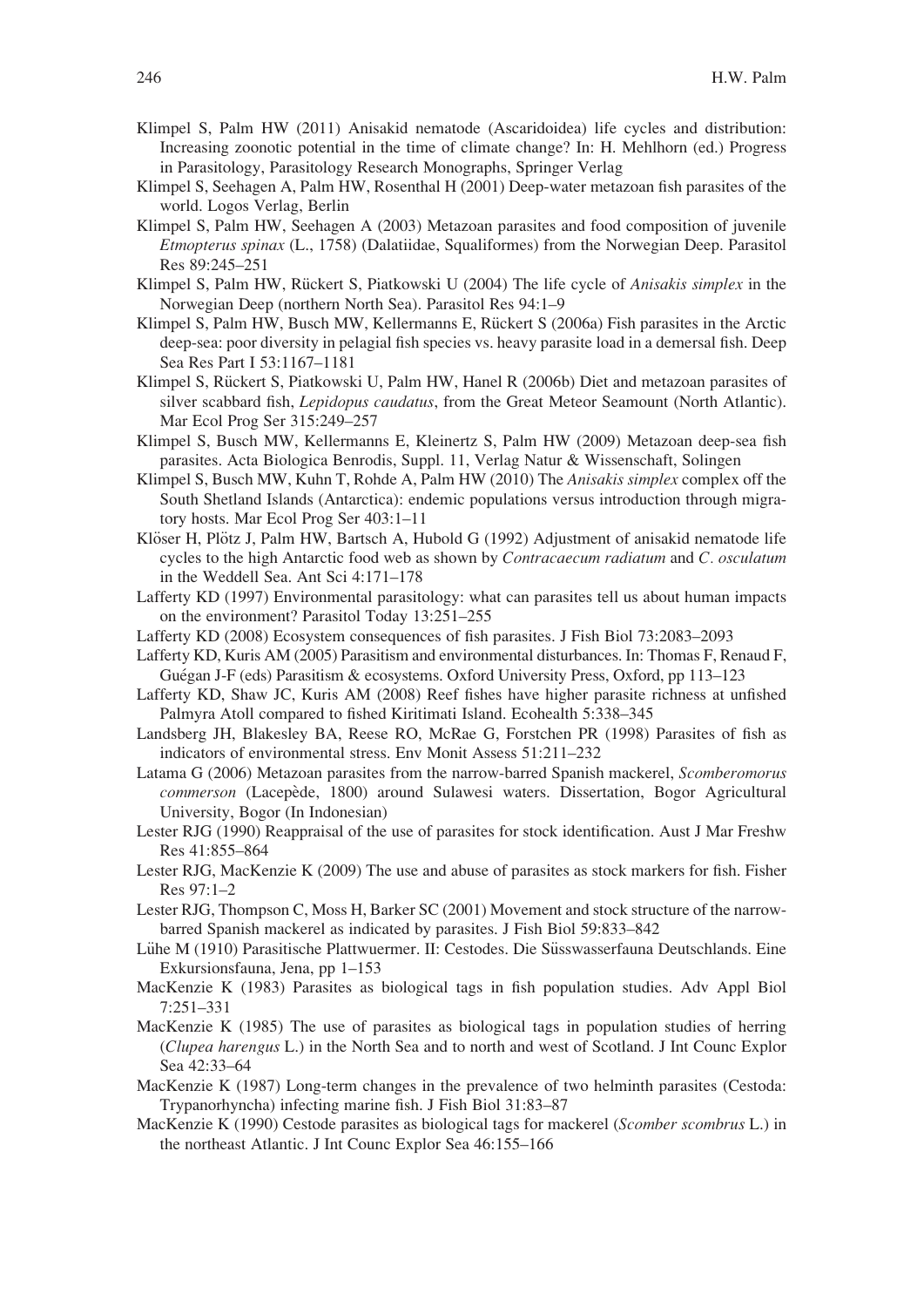- MacKenzie K (1999) Parasites as pollution indicators in marine ecosystems: a proposed early warning system. Mar Poll Bull 38:955–959
- MacKenzie K (2002) Parasites as biological tags in fish population studies. An update. Parasitology 124:S153–S163
- MacKenzie K, Abaunza P (1998) Parasites as biological tags for stock discimination of marine fish: a guide to procedures and methods. Fish Res 38:45–56
- MacKenzie K, Williams HH, Williams B, McVicar AH, Siddall RI (1995) Parasites as indicators of water quality and the potential use of helminth transmission in marine pollution studies. Adv Parasitol 35:86–245
- Magurran AE (1988) Ecological diversity and its measurement. Croom Helm, London
- Marcogliese DJ (2005) Parasites of the superorganism: Are they indicators of ecosystem health? Int J Parasitol 35:705–716
- Marcogliese DJ (2008) The impact of climate change on the parasites and infectious diseases of aquatic animals. Rev Sci Tech 27:467–484
- Marcogliese DJ, Cone DK (1997) Parasite communities as indicators of ecosystem stress. Parassitologia 39:27–232
- Margolis L (1982) Pacific salmon and their parasites. A century of study. Bull Can Soc Zool 13:7–11
- Margolis L, Arthur JR (1979) Synopsis of the parasites of fishes of Canada. Bull Fish Res Bd Can 199:1–269
- McDonald TE, Margolis L (1995) Synopsis of the parasites of fishes of Canada: Supplement (1978–1993). Can Spec Publ Fish Aquat Sci 122:1–265
- Möller H (1987) Pollution and parasitism in the aquatic environment. Int J Parasitol 17:353-361
- Moser M (1991) Parasites as biological tags. Parasitol Tod 7:182–185
- Moser M, Cowen K (1991) The effects of periodic eutrophication on parasitism and stock identification of Trematomus bernacchii (Pisces: Nototheniidae) in McMurdo Sound, Antarctica. J Parasitol 77:551–556
- Moser M, Hsieh J (1992) Biological tags for stock separation in Pacific herring Clupea harengus pallasi in California. J Parasitol 78:54–60
- Mouritsen KN, Poulin R (2002) Parasitism, climate oscillations and the structure of natural communities. Oikos 97:462–468
- Mouritsen KN, Tompkins DM, Poulin R (2005) Climate warming may cause a parasite-induced collapse in coastal amphipod populations. Oecologia 146:476–483
- Ogut H, Palm HW (2005) Seasonal dynamics of Trichodina spp. on whiting (Merlangius merlangus) in relation to organic pollution on the eastern Black Sea coast of Turkey. Parasitol Res 96:149–153
- Olson PD, Caira JN, Jensen K, Overstreet RM, Palm HW, Beveridge I (2010) Evolution of the trypanorhynch tapeworms: Parasite phylogeny supports independent lineages of sharks and rays. Int J Parasitol 40:223–242
- Oros M, Hanzelová V (2009) Re-establishment of the fish parasite fauna in the Tisa River system (Slovakia) after a catastrophic pollution event. Parasitol Res 104:1497–1506
- Overstreet RM (1997) Parasitological data as monitors of environmental health. Parassitologia 39:169–175
- Overstreet RM, Hawkins WE, Deardorff TL (1996) The western mosquitofish as an environmental sentinel: parasites and histological lesions. In: Servos MR, Munkttrick KR, Carey JH, van der Kraak GJ (eds) Environmental fate and effects on pulp and paper mill effluents. St. Lucie Press, Delray Beach, Florida, pp 495–509
- Palm HW (1999) Ecology of Pseudoterranova decipiens (Krabbe, 1878) (Nematoda: Anisakidae) from Antarctic waters. Parasitol Res 85:638–646
- Palm HW (2000) Trypanorhynch cestodes from Indonesian coastal waters (East Indian Ocean). Folia Parasitol 47:123–134
- Palm HW (2004) The Trypanorhyncha Diesing, 1863. PKSPL-IPB, Bogor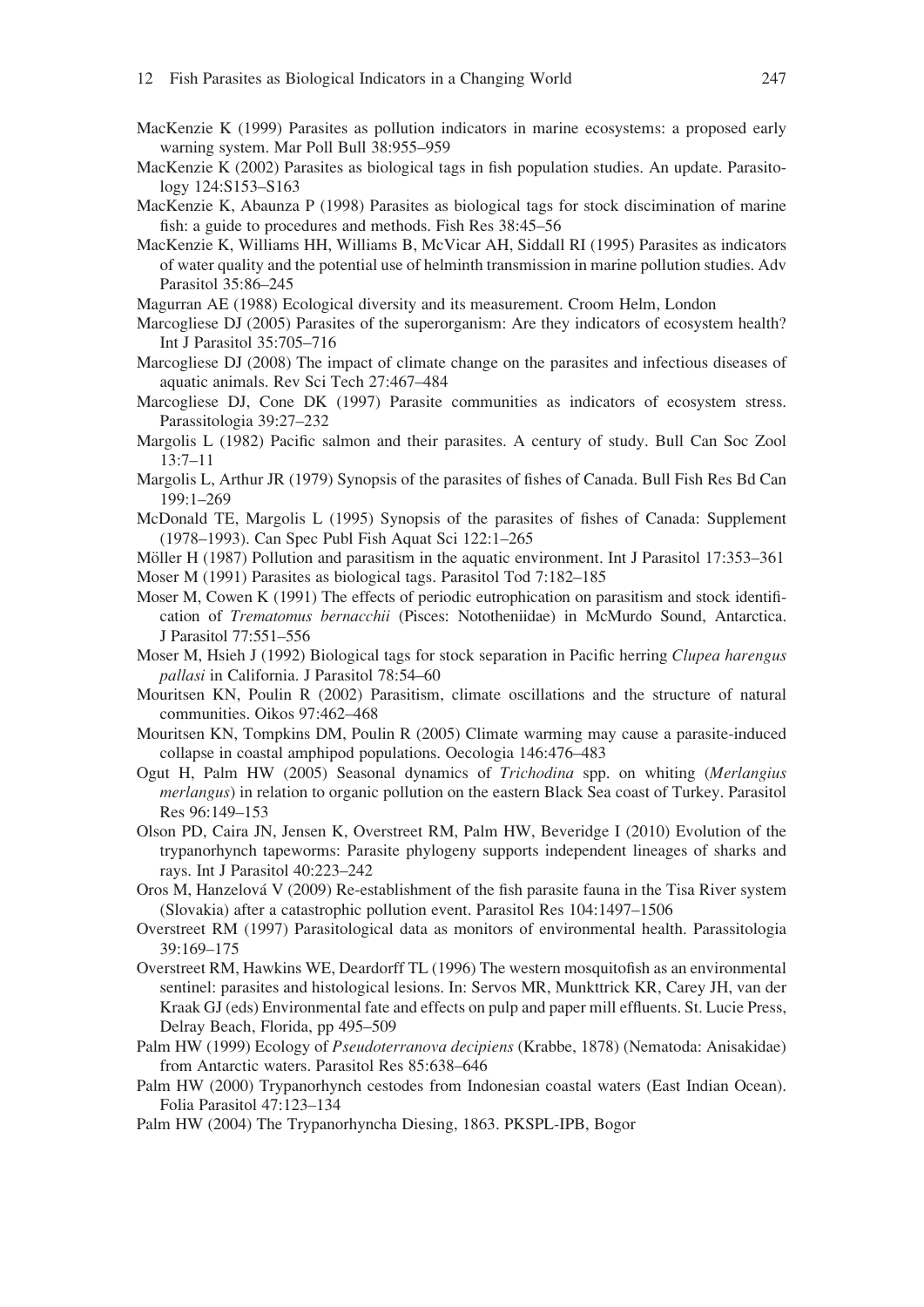- Palm HW (2007) The concept of cummulative evolution in marine fish parasites. Proceedings of the IVth international workshop on theoretical and marine parasitology, AtlantNIRO, Kaliningrad, 21–26 May 2007, pp 164–170
- Palm HW (2008) Surface ultrastructure of the elasmobranchia parasitizing *Grillotiella exilis* and Pseudonybelinia odontacantha (Trypanorhyncha, Cestoda). Zoomorphology 127:249–258
- Palm HW, Caira J (2008) Host specificity of adult versus larval cestodes of the elasmobranch tapeworm order Trypanorhyncha. Int J Parasitol 38:381–388
- Palm HW, Dobberstein RC (1999) Occurrence of trichodinid ciliates (Peritricha: Urceolariidae) in the Kiel Fjord, Baltic Sea, and its possible use as a biological indicator. Parasitol Res 85:726–732
- Palm HW, Klimpel S (2007) Evolution of the parasitic life in the ocean. Trends Parasitol 23:10–12
- Palm HW, Klimpel S (2008) Metazoan fish parasites of *Macrourus berglax* Lacepède, 1801 and other rattails in the North Atlantic: Exploration of the deep-sea from the continental shelf. Deep Sea Res Part II 55:236–242
- Palm HW, Overstreet RM (2000) Otobothrium cysticum (Cestoda: Trypanorhyncha) from the muscle of butterfishes (Stromateidae). Parasitol Res 86:41–53
- Palm HW, Rückert S (2009) A new approach to visualize ecosystem health by using parasites. Parasitol Res 105:539–553
- Palm HW, Schröder P (2001) Cestode parasites from the elasmobranchs Heptranchias perlo (Bonnaterre, 1788) and Deania spp. Jordan et Snyder, 1902 from the Great Meteorbank, central East-Atlantic. Aquat Liv Res 14:137–144
- Palm HW, Reimann N, Spindler M, Plötz J (1998) The role of the rock cod Notothenia coriiceps in the life cycle of Antarctic parasites. Pol Biol 19:399–406
- Palm HW, Klimpel S, Bucher C (1999) Checklist of metazoan fish parasites of German coastal waters. Ber Inst Meereskd Nr 307:1–148
- Palm HW, Klimpel S, Walter T (2007) Demersal fish parasite fauna around the South Shetland Islands: High species richness and low host specificity in deep Antarctic waters. Pol Biol 30:1513–1522
- Palm HW, Damriyasa IM, Linda L, Oka IBM (2008) Molecular genotyping of Anisakis Dujardin, 1845 (Nematoda: Ascaridoidea: Anisakidae) larvae from marine fish of Balinese and Javanese waters, Indonesia. Helminthologia 45:3–12
- Palm HW, Waeschenbach A, Olson P, Littlewood T (2009) Molecular phylogeny and evolution of the Trypanorhyncha Diesing, 1863. Mol Phylogenet Evol 52:351–367
- Palm HW, Kleinertz S, Rückert S (2011) Parasite diversity as an indicator of environmental change? An example from tropical grouper (Epinephelus fuscoguttatus) mariculture in Indonesia. Parasitology. (Suppl.) doi:10.1017/50031182011000011
- Paperna I, Overstreet RM (1981) Parasites and diseases of mullets (Mugilidae). In: Oren OH (ed) Agriculture of grey mullets. Cambridge University Press, Great Britain, pp 411–493
- Pascual S, Hochberg FG (1996) Marine parasites as biological tags of cephalopods hosts. Parasitol. Today 12:324–327
- Pech D, Vidal-Martínez VM, Aguirre-Macedo ML, Gold-Bouchot G, Herrera-Silveira J, Zapata-Pérez O, Marcogliese DJ (2009) The checkered puffer (Spheroides testudineus) and its helminths as bioindicators of chemical pollution in Yucatan coastal lagoons. Sci Total Environ 407:2315–2324
- Petersen F, Palm HW, Möller H, Cuzi MA (1993) Flesh parasites of fish from central Philippine waters. Dis Aquat Org 15:81–86
- Pettersen RA, Vøllestad LA, Flodmark LEW, Poléo ABS (2006) Effects of aqueous aluminium on four fish ectoparasites. Sci Total Environ 369:129–138
- Poulin R (2007) The structure of parasite communities in fish hosts: ecology meets geography and climate. Parassitologia 49:169–172
- Poulin R, Mouritsen KN (2006) Climate change, parasitism and the structure of intertidal ecosystems. J Helminthol 80:183–191
- Reimer LW (1995) Parasites especially of piscean hosts as indicators of the eutrophication in the Baltic Sea. Appl Parasitol 36:124–135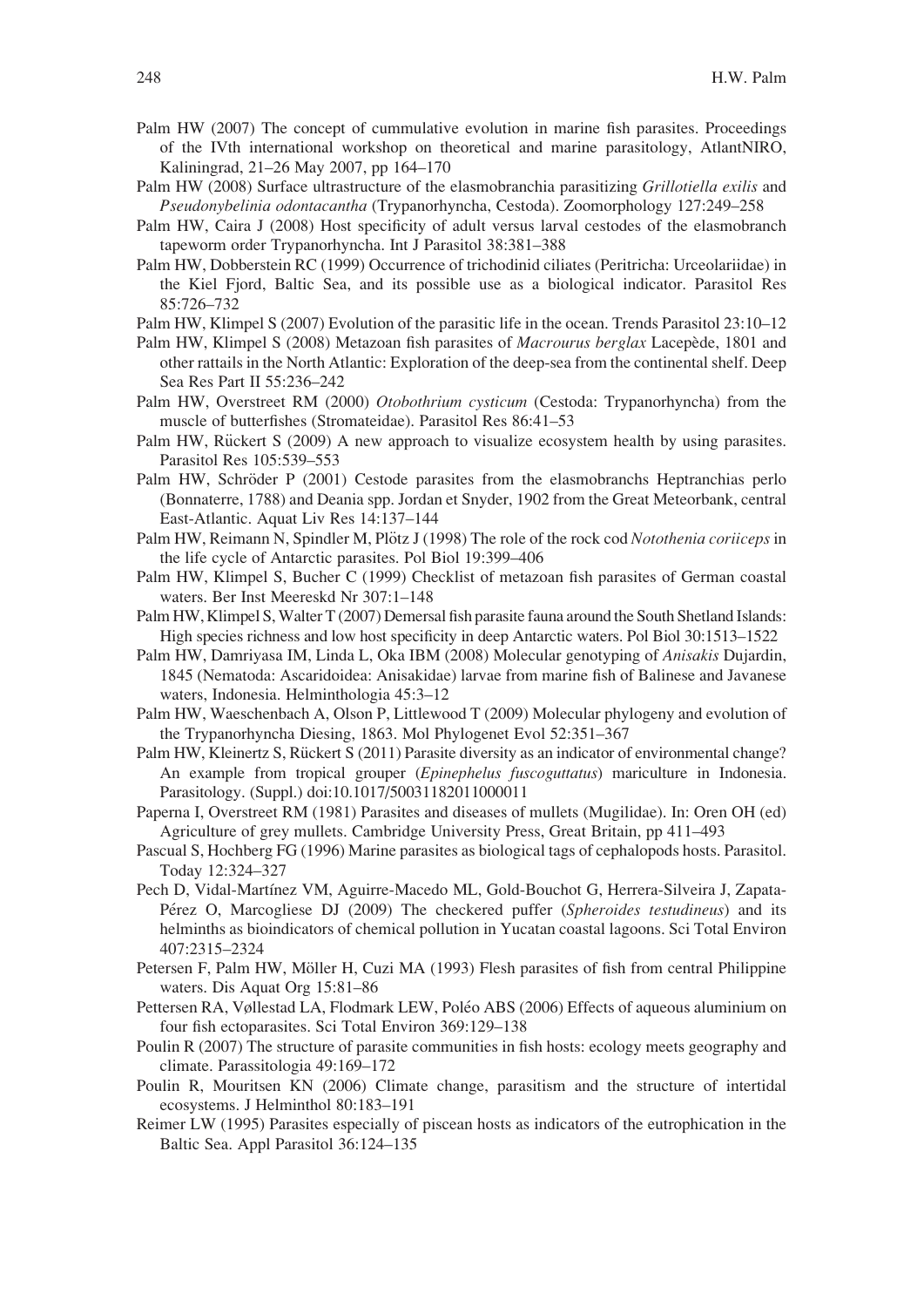- Riemann F (1988) Nematoda. In: Higgins RP, Thiel H (eds) Introduction to the study of meiofauna. Smithsonian, Washington, DC, pp 293–301
- Rohde K (2002) Ecology and biogeography of marine parasites. Adv Mar Biol 43:1–86
- Rokicki J (1983) Ectoparasites of the hakes Merluccius merluccius capensis (Castelnau) and Merluccius merluccius paradoxus (Frank) as an aid to host systematics. ICSEAF 1983 (Part I). Coll Sci Pap Int Comm SE Atl Fish, 10:167–170, doi:10.1017/S0031182011000011
- Rückert S, Hagen W, Yuniar AT, Palm HW (2009a) Metazoan parasites of fishes and their potential use as biological indicators in the Segara Anakan Lagoon, Indonesia. Reg Environ Change 9:315–328
- Rückert S, Klimpel S, Al-Quraishy S, Mehlhorn H, Palm HW (2009b) Transmission of fish parasites into grouper mariculture (Serranidae: Epinephelus coioides (Hamilton, 1822)) in Lampung Bay, Indonesia. Parasitol Res 104:523–532
- Rückert S, Klimpel S, Palm HW (2010) Parasites of cultured and wild grouper (Epinephelus fuscoguttatus) in Lampung Bay, Indonesia. Aquaculture Research 41:1158–1169, doi:10.1111/ j.1365-2109.2009.02403.x
- Ruus A, Skaare JU, Ingebrigtsen K (2001) Accumulation of the lipophilic environmental contaminant lindane in metacercariae of *Bucephaloides gracilescens* (Trematoda, Bucephalidae) in the central nervous system of bullrout Myoxocephalus scorpius. Dis Aquat Organ 48:75–77
- Sasal P, Mouillot D, Fichez R, Chifflet S, Kulbicki M (2007) The use of fish parasites as biological indicators of anthropogenic influences in coral-reef lagoons: A case study of Apogonidae parasites in New-Caledonia. Mar Poll Bull 54:1697–1706
- Sharpe DMT, Hendry AP (2009) Life history change in commercially exploited fish stocks: an analysis of trends across studies. Evol Appl 2:260–275
- Shulman SS (1957) Material on the parasitofauna of lampreys from the basins of the Baltic and the White Seas. Isvestiya gosud nauchnovatel´skogo issled Inst Ozern Techn rybnogo khozyajstva 42:287–303, Translated from the Russian by the Israel program for Scientific Tanslations, No. 105, 1961
- Skinner RH (1982) The interrelation of water quality, gill parasites, and gill pathology of some fishes from South Biscayne Bay, Florida. Fisher Bull 80:269–280
- Sures B (2003) Accumulation of heavy metals by intestinal helminths in fish: an overview and perspective. Parasitol 126:53–60
- Sures B (2004) Environmental parasitology: relevancy of parasites in monitoring environmental pollution. Trends Parasitol 20:170–177
- Sures B, Reimann N (2003) Analysis of trace metals in the Antarctic host-parasite system Notothenia coriiceps and Aspersentis megarhynchus (Acanthocephala) caught at King George Island, South Shetland Islands. Pol Biol 26:680–686
- Sures B, Siddall R (2003) Pomphorhynchus laevis (Palaeacanthocephala) in the intestine of chub (Leuciscus cephalus) as an indicator of metal pollution. Int J Parasitol 33:65–70
- Sures B, Taraschewski H (1995) Cadmium concentrations in two adult acanthocephalans, Pomphorhynchus laevis and Acanthocephalus lucii, as compared with their fish hosts and cadmium and lead levels in larvae of A. lucii as compared with their crustacean host. Parasitol Res 81:494–497
- Sures B, Taraschewski H, Jackwerth E (1994) Lead accumulation in Pomphorhynchus laevis and its host. J Parasitol 80:355–357
- Sures B, Taraschewski H, Rokicki J (1997) Lead and cadmium content of two cestodes, Monobothrium wageneri and Bothriocephalus scorpii, and their fish hosts. Parasitol Res 83:618–623
- Tekin-Ozan S, Kir I (2005) Comparative study on the accumulation of heavy metals in different organs of tench (Tinca tinca L. 1758) and plerocercoids of its parasite Ligula intestinalis. Parasitol Res 97:156–159
- Vidal-Martínez VM, Pech D, Sures B, Purucker ST, Poulin R (2010) Can parasites really reveal environmental impact? Trends Parasitol 26:44–51
- Voigt MOC (1993) Protozoan ectocommensals of toadfish and soldier crab as indicators of organic pollution in the Brisbane River estuary, Queensland, Australia. Ph.D. thesis, University of Queensland, Brisbane